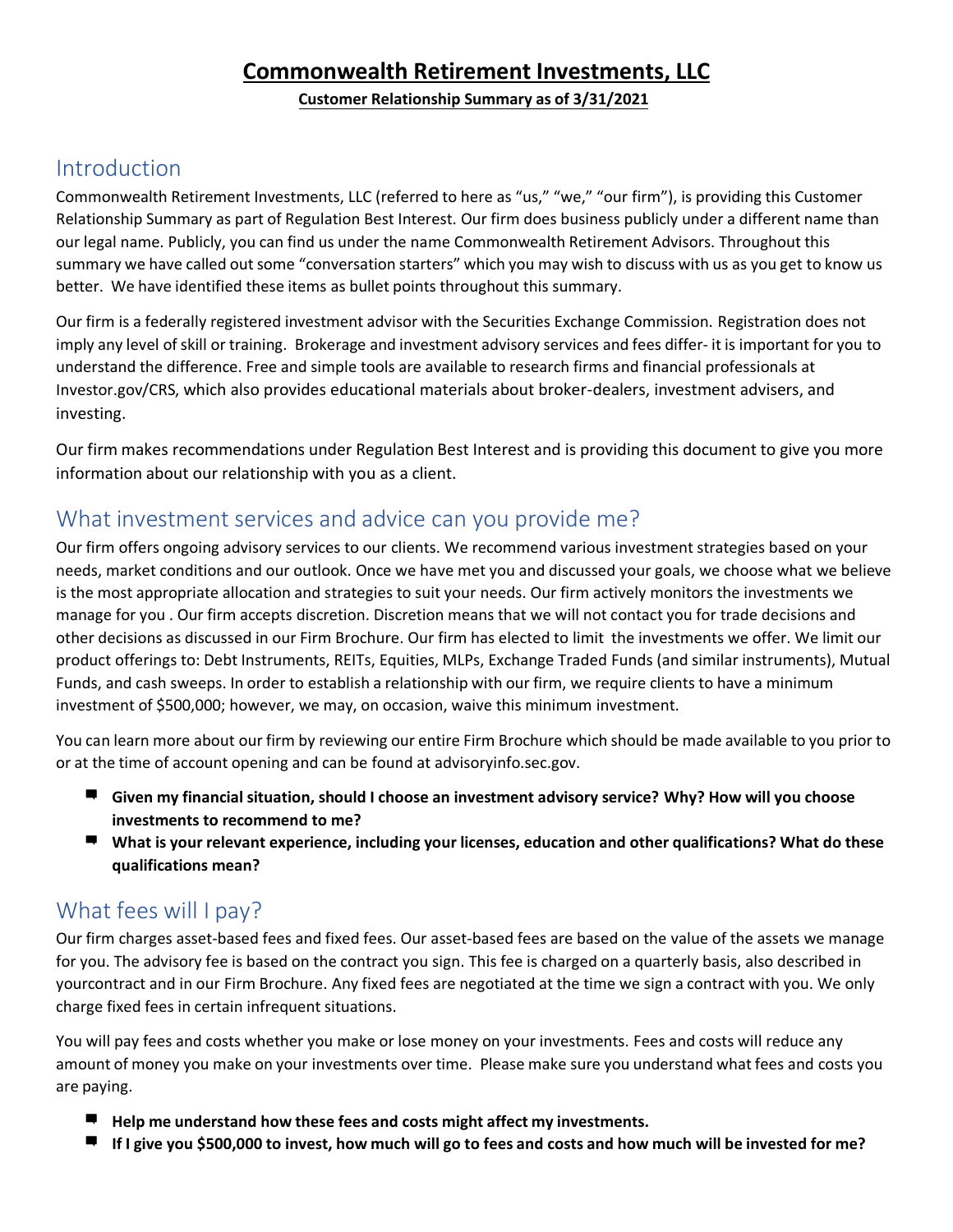## What are your legal obligations to me when providing recommendations? How elsedoes your firm make money and what conflicts of interest do you have?

When we act as your investment adviser, we have to act in your best interest and not put our interest ahead of yours. At the same time, the way we make money creates some conflicts with your interests. Here are some examples to help you understand what we mean.

- Some of our financial professionals are insurance licensed and have the ability to offer you insurance products. These products are separate and apart from our advisory business with you, and our financial professionals earn a separate commission on these products. This may present a conflict of interest when advising you about insurance products.
- Schwab, our custodian, makes certain services available that benefit us, but may not benefit you. We have chosen Schwab as our custodian based on a number of factors, but these benefits could be seen as a conflict. You should read our Firm Brochure to further understand our relationship with Schwab.
- **How might your conflicts of interest affect me and how will you address them?**

### How do your financial professionals make money?

Our financial professionals are primarily paid a salary with the potential for bonuses based on certain criteria. Bonus payments are determined by a number of factors including job performance and firm profitability. Professionals who have an ownership interest in our firm may receive ownership distributions. However, as described in our conflicts, some may also be paid commissions if they maintain a brokerage registration or insurance license. The individual's brochure supplement will detail any additional compensation he or she can be paid.

### Do you or your financial professionals have legal or disciplinary history?

No. You can learn about our legal and disciplinary history at investor.gov/CRS.

**Asfinancial professionals, do you have any disciplinary history? For what type of conduct?**

## Where can I go for more information?

For more information about our firm we encourage you to go to our website at www.cwealthra.com. You can obtain or request a copy of the most recent Client Relationship Summary. You can also c[ontact us by phone at](http://www.cwealthra.com/)  804-282-1238 to obtain an up-to-date, free of charge Customer Relationship Summary.

- **Who is my primary contact person? Is he or she a representative of an investment adviser or broker-dealer?**
- **Who can I talk to if I have concerns about how this person is treating me?**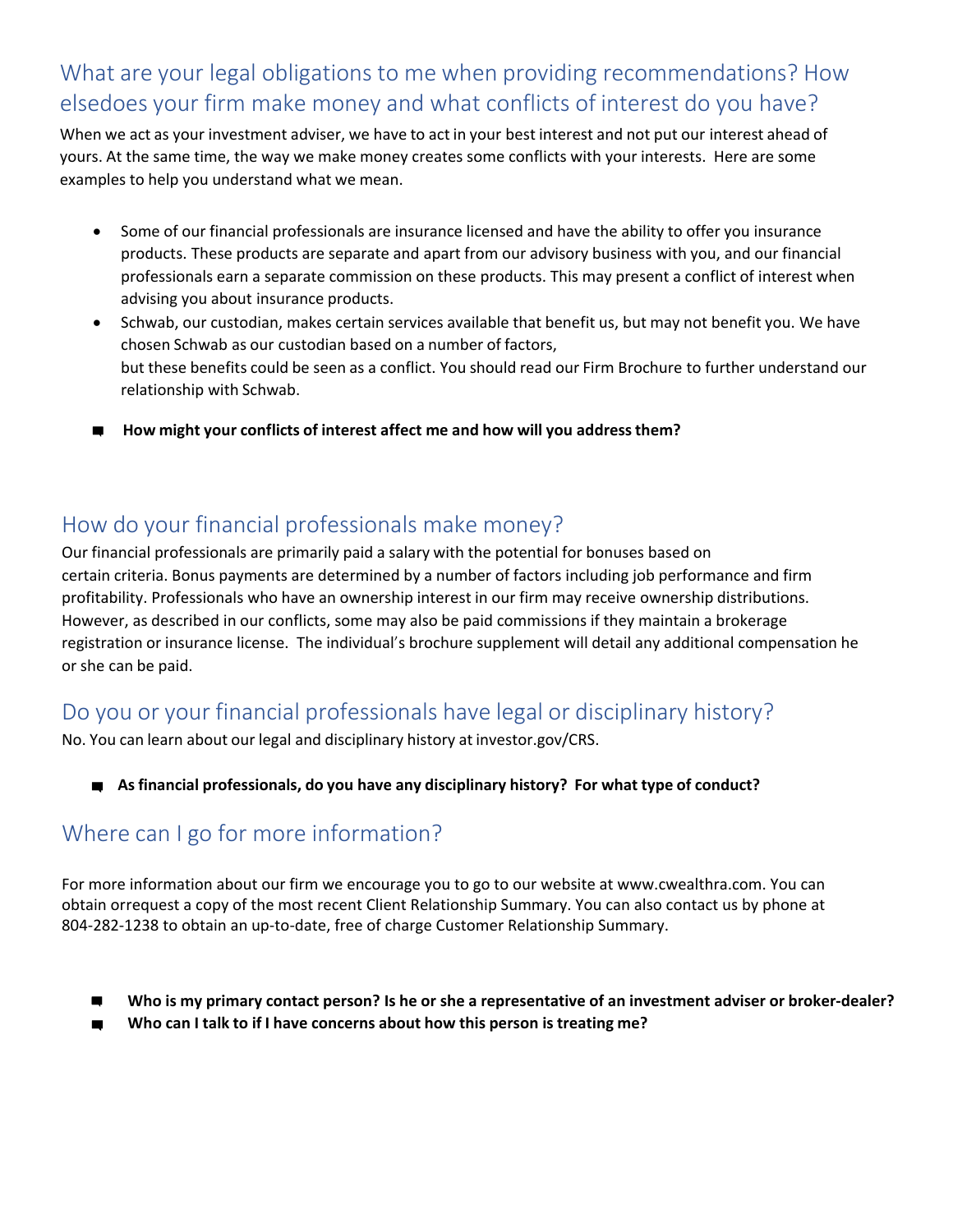#### <span id="page-2-0"></span>**ITEM 1: COVER SHEET**

INFORMATIONAL BROCHURE FORM ADV PART 2A

COMMONWEALTH RETIREMENT INVESTMENTS LLC d/b/a



Financial Planning • Asset Management • Retirement Income

9030 Stony Point Parkway, Suite 580 Richmond, VA 23235 804-282-1238[www.cwealthra.com](http://www.cwealthra.com/)

Ryan Drake, Principal

Version March 9, 2022

This brochure providesinformation about the qualifications and business practices of Commonwealth Retirement Advisors. If you have any questions about the contents of this brochure, please contact us at 804-282-1238. The information in this brochure has not been approved or verified by the United States Securities and Exchange Commission or by any state securities authority. Our registration does not imply a certain level of skill or training. Additional information about Commonwealth Retirement Advisors (CRD# 285998) is also available on the SEC's website at www.adviserinfo.sec.gov.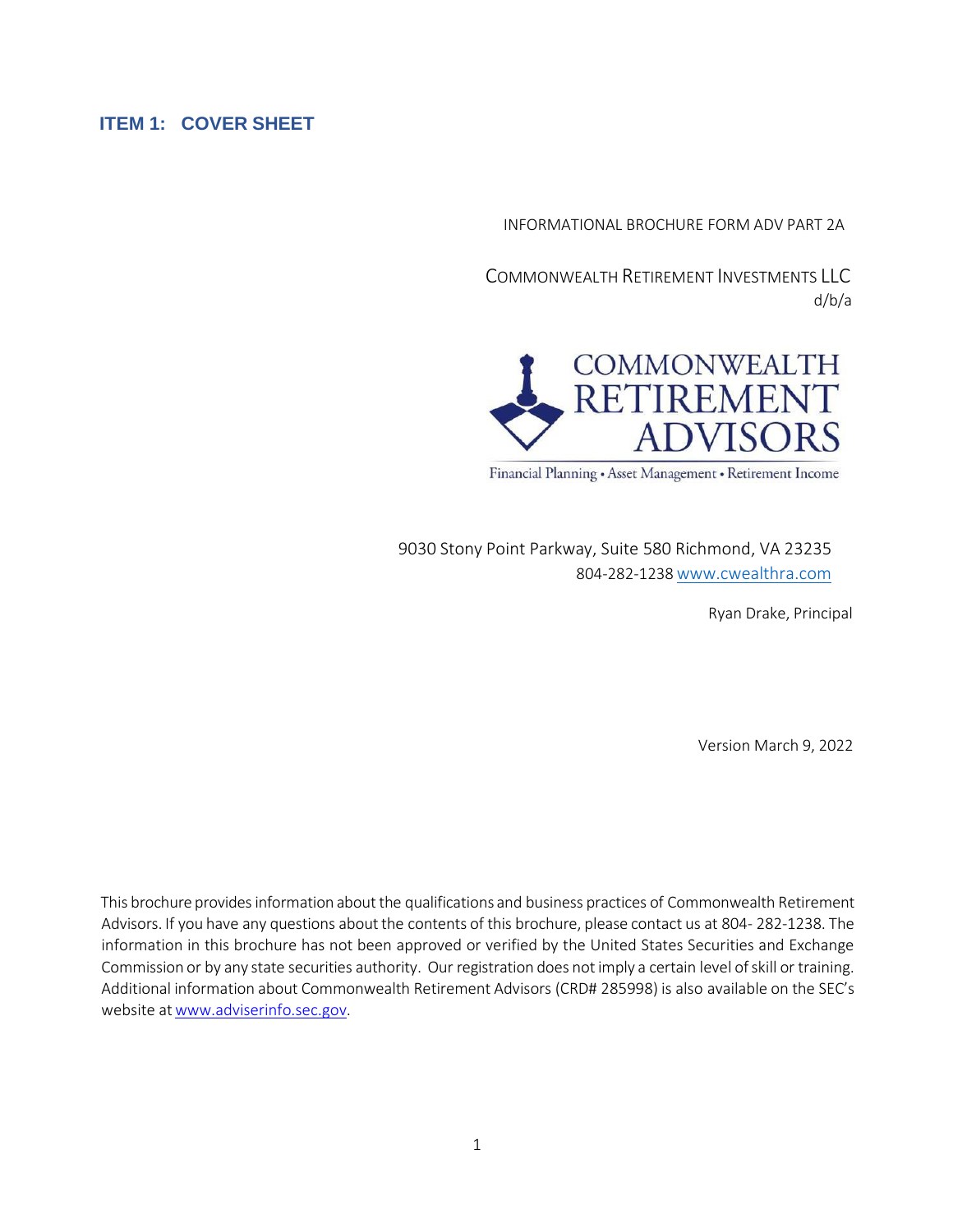# <span id="page-3-0"></span>**ITEM 2: STATEMENT OF MATERIAL CHANGES**

Commonwealth Retirement Advisors is required to disclose any material changes. We have made no changes we consider to be material since our last filing in March of 2021. We have updated our Assets Under Management within Item 4.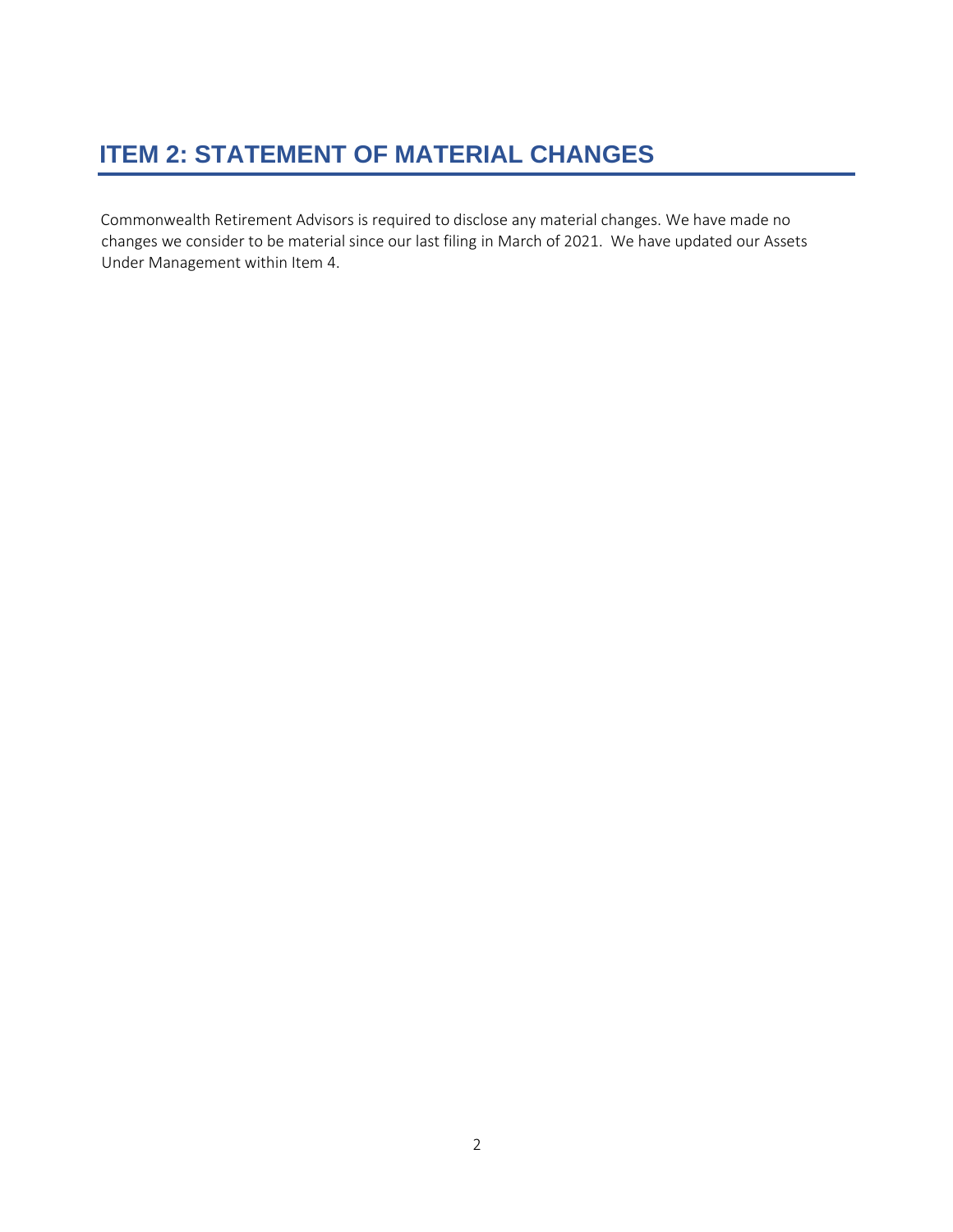# <span id="page-4-0"></span>**ITEM 3: TABLE OF CONTENTS**

#### TABLE OF CONTENTS

| Item 1:     |                                                                                           |  |
|-------------|-------------------------------------------------------------------------------------------|--|
| Item 2:     |                                                                                           |  |
| Item 3:     |                                                                                           |  |
| Item 4:     |                                                                                           |  |
| Item 5:     |                                                                                           |  |
| Item 6:     |                                                                                           |  |
| Item 7:     |                                                                                           |  |
| Item 8:     |                                                                                           |  |
| Item 9:     |                                                                                           |  |
| Item 10:    |                                                                                           |  |
| Item $11$ : | Code of Ethics, Participation or Interest in Client Transactions and Personal Trading  13 |  |
| Item 12:    |                                                                                           |  |
| Item 13:    |                                                                                           |  |
| Item 14:    |                                                                                           |  |
| Item 15:    |                                                                                           |  |
| Item 16:    |                                                                                           |  |
| Item 17:    |                                                                                           |  |
| Item 18:    |                                                                                           |  |

#### INFORMATIONAL BROCHURE COMMONWEALTH RETIREMENT ADVISORS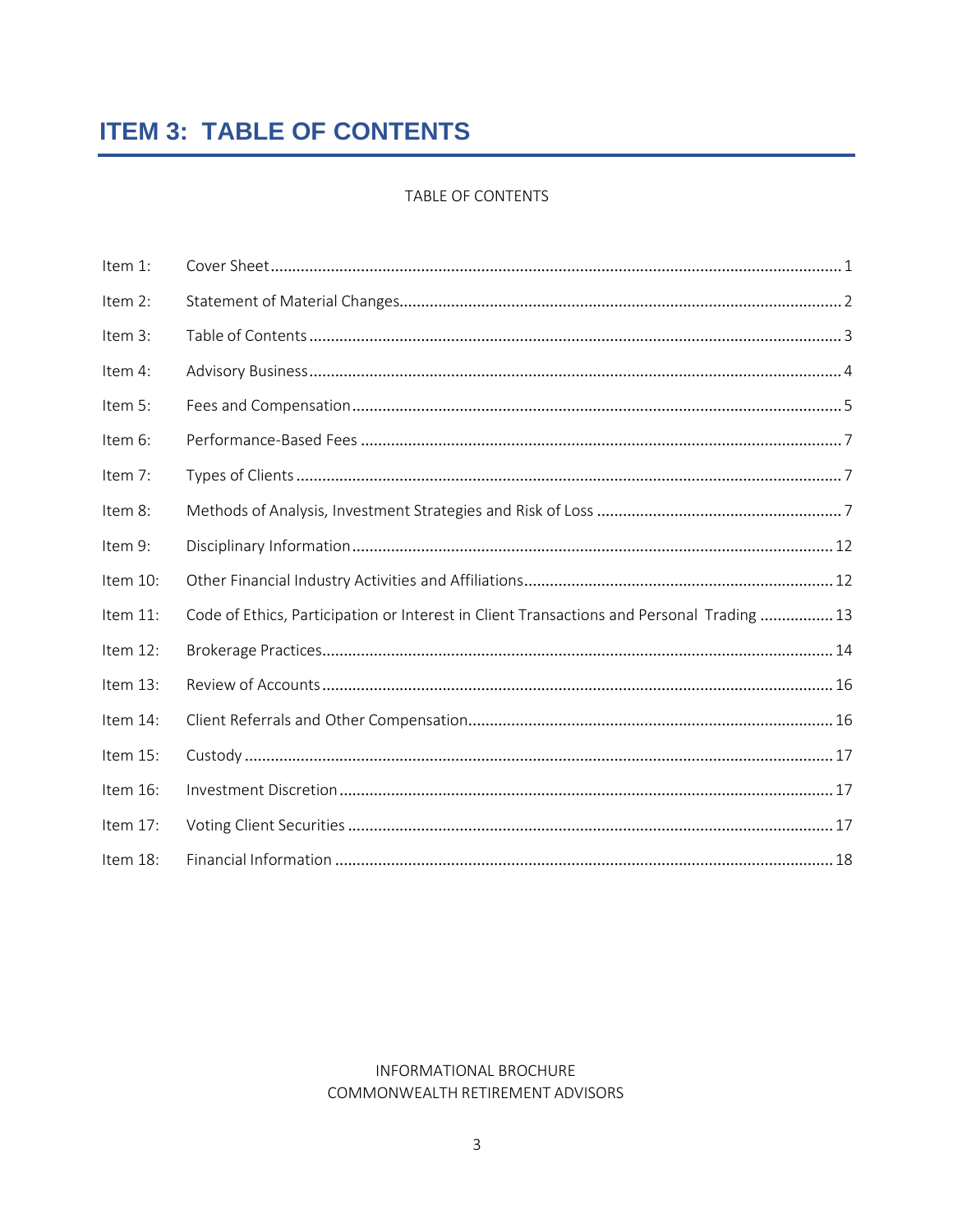## <span id="page-5-0"></span>**ITEM 4: ADVISORY BUSINESS**

Commonwealth Retirement Advisors ("CRA") has been in business since January 2017. Ryan Drake is the firm's principal. Mr. Drake has been advising clients for over 20 years and was formerly an independent financial advisor with Lincoln Financial Advisors.

CRA primarily provides personalized financial planning and/or investment management services to individuals and families. Specifically, CRA focuses on the big picture of retirement, and creating an effective pathway to reach your retirement goals. Commonwealth focuses its efforts on clients that are in and near retirement along with their families.

CRA's comprehensive planning process starts with a discovery meeting which is spent getting to know you and developing an understanding of your priorities both financial and non-financial. During this session, we will review your statements and other important documents. From there, we will go to work and form a plan to address how you can best meet your retirement objectives while effectively managing risks. Once we have developed a set of observations and reviewed our findings with you, we will focus on specific long-term investment strategies which could be effective in helping you to reach your retirement goals. At this point, we both (CRA and you) decide whether we should engage in a longer-term relationship whereby you would have us manage all or part of your investments. We can also continue to provide you with ongoing financial planning advice. We generally provide ongoing financial planning advice only to our asset management clients.

We perform asset management services on a discretionary basis. This means that while we will continue an ongoing relationship with each client, being involved in various stages of their lives and decisions to be made, we do not seek specific approval of changes to client investment accounts. Because we take discretion when managing accounts, clients engaging us will be asked to execute a Limited Power of Attorney (granting us the discretionary authority over the client accounts) as well as an Investment Management Agreement that outlines the responsibilities of both the client and CRA. We believe that most clients are best served through this type of arrangement.

In limited circumstances, we provide asset management services on a non-discretionary basis, which means we will manage the clients' accounts as we do for our discretionary clients, except we will consult with the client prior to implementing any investment recommendation. Clients should be aware that some recommendations may be time-sensitive, in which case recommendations not implemented because we are unable to reach a non-discretionary client may not be made on a timely basis and therefore a client's account may not perform as well as it would have had CRA been able to reach the client for a consultation on therecommendation.

#### Assets Under Management

As of December 31, 2021, CRA had approximately \$212,633,159 in assets under management across households. Of these assets, \$210,651,956 were managed on a discretionary basis.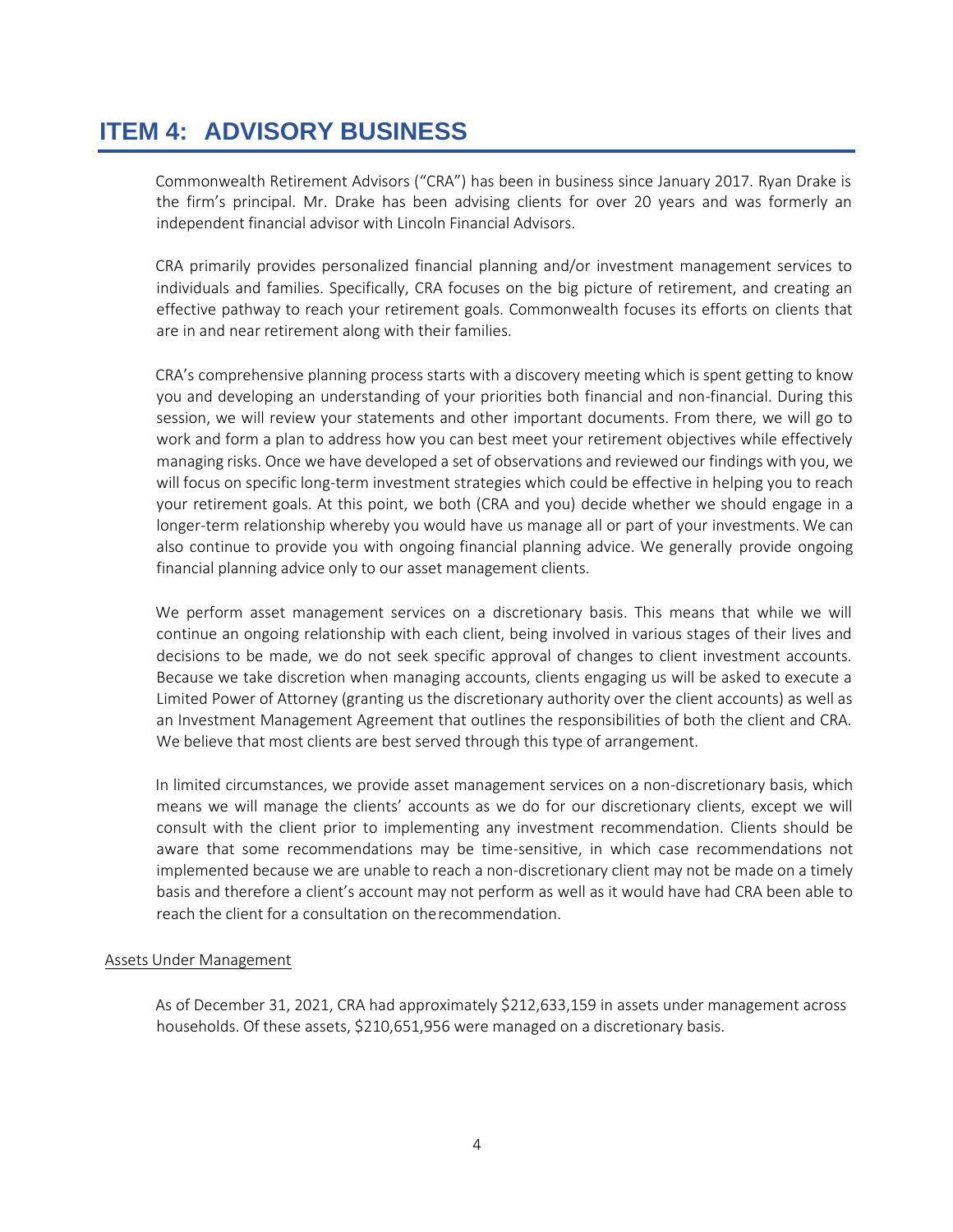# <span id="page-6-0"></span>**ITEM 5: FEES AND COMPENSTION**

#### A. Fees Charged

All investment management clients are required to execute an Investment Management Agreement that will describe the type of management services to be provided and the fees we charge, among other items. Clients are advised that they may pay fees that are higher or lower than fees they may pay another advisor. Clients are under no obligation at any time to engage or to continue to engage, CRA for investment management services. If you do not receive a copy of this brochure at least 48 hours prior to the execution of an Agreement, you may terminate the agreement within the first five (5) business days without penalty.

#### Asset Management

| Billable Assets Under Management | Annual Rate |
|----------------------------------|-------------|
| First \$1,000,000                | 1.00%       |
| Next \$1,000,000                 | 0.85%       |
| Amount over \$2,000,000          | 0.55%       |

Our fee schedule is listed below. In limited circumstances fees are negotiable

I In certain limited situations our fees may be negotiated based on a variety of factors including scope of services, overall size of the relationship as well as other factors.

#### Financial Planning

If financial planning is done on a stand-alone basis, the fees charged are based on the fee agreed upon by CRA and the client. The arrangement is provided on a fixed fee basis, and the fixed fees will range from \$1,000 to \$5,000. Financial planning fees are negotiable and may be waived at the discretion of CRA. These fees are dependent on the nature of the engagement and are set on a case-by-case basis. Financial Planning fees are refundable within 30 days of payment in the event you are dissatisfied with the work we do on your behalf.

Ongoing financial planning services provided to asset management clients are generally provided without a separate fee for financial planning. Not all asset management clients are provided financial planning services.

#### B. Asset Management:

For clients whose assets are managed by the firm, investment advisory fees will be debited directly from each client's account. The advisory fee is paid quarterly, in advance, and the value used for the fee calculation is the net value as of the last market day of the previous quarter. For example, we will calculate the daily rate for the client given our fee schedule using a 365/366-day calendar year, then multiply the daily rate by the number of days in the quarter to get the billing rate for the quarter. The calculated quarterly billing rate is then applied to the net value of the last market day of the previous quarter to arrive at the management fee for the current quarter. We do not refund fees based on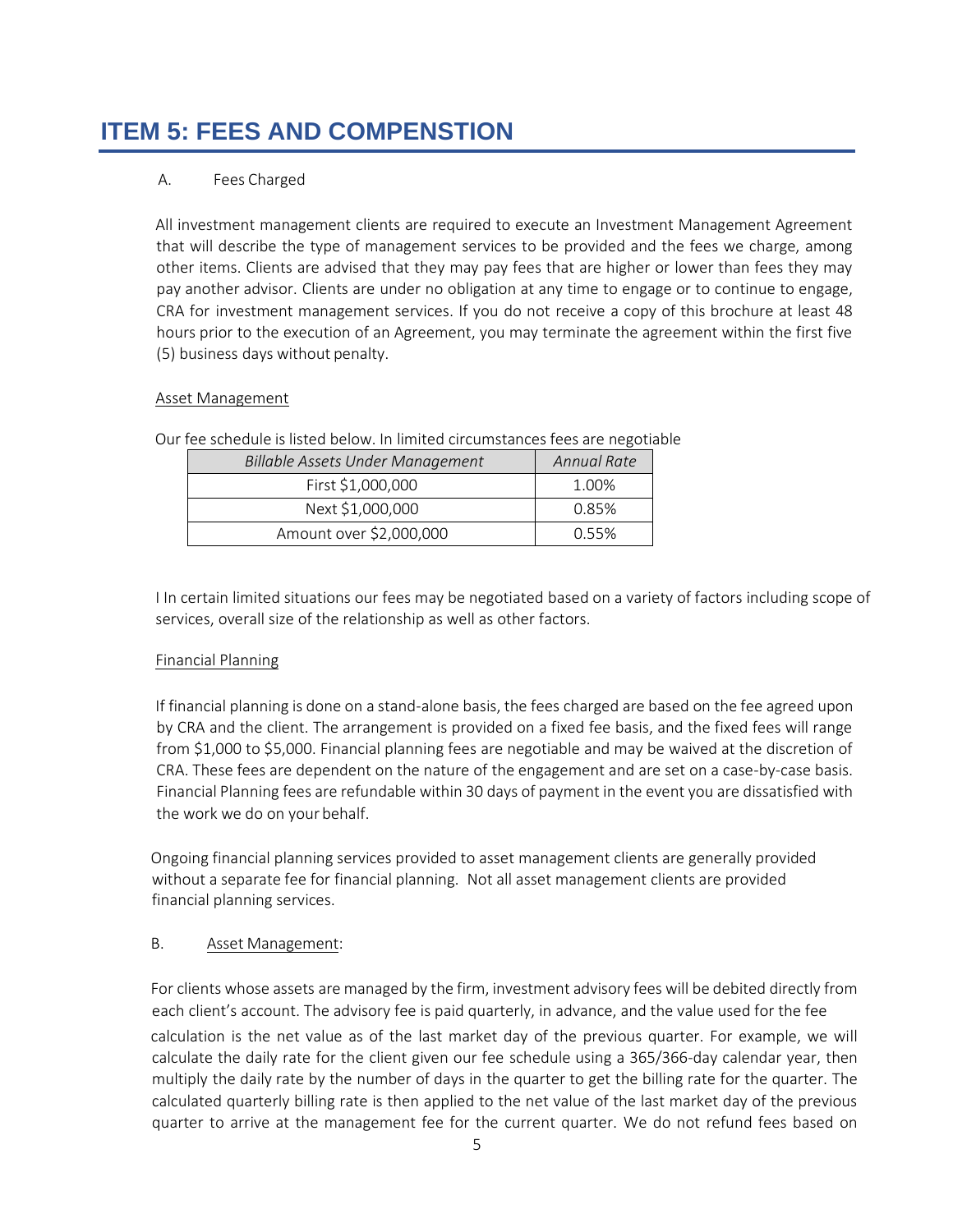withdrawals unless the account relationship is terminated. To the extent there is cash in your account, it will be included in the value for the purpose of calculating fees only if the cash is part of an investment strategy.Once the calculation is made, we will instruct your account custodian to deduct the fee from your account and remit it to CRA. While almost all of our clients choose to have their fee debited from their account, we will invoice clients upon request.

Clients whose fees are directly debited will provide written authorization to debit advisory fees from their accounts held by a qualified custodian. On at least a quarterly basis, the client will receive a statement from their account custodian showing all transactions in their account, including the fee.

\*CRA generally requires a minimum amount of \$500,000 in assets under management to be placed with us. This minimum may be waived in certain circumstances and when the minimum is waived clients may be charged up to 1.25% annually as described here.

Financial Planning: Financial planning fees will be due upon receipt of invoice from CRA.

C. Other Fees

There are a number of other fees that can be associated with holding and investing in securities. You will be responsible for fees including transaction fees for the purchase or sale of a mutual fund or Exchange Traded Fund, or commissions for the purchase or sale of a stock, bond or similar securities. CRA does not receive any part of these fees charged by the custodian. Expenses of a fund will not be included in management fees, as they are deducted from the value of the shares by the mutual fund manager. For complete discussion of expenses related to each mutual fund, annuity sub-account, ETF or similar investment vehicle, you should read a copy of the prospectus issued by that fund. CRA can provide or direct you toa copy of the prospectus for any fund that we recommend to you.

While we evaluate investment costs and will always, to the best of our ability, attempt to find the most appropriate share class option, we can and will occasionally invest in securities that are not the lowest cost share option for our clients. We rely on our custodian to offer pricing options as it relates to our services.

Please make sure to read Item 12 of this informational brochure, where we discuss broker-dealer and custodial issues.

#### D. *Pro-rata* Fees

If you open an account during a quarter, you will pay a management fee for the number of days left in that quarter. If you terminate our relationship during a quarter, you will be entitled to a refund of any management fees for the remainder of the quarter. Once your notice of termination is received, we will assess pro-rated fees for the number of days between the end of the prior billing period and the date of termination.

E. Compensation for the Sale of Securities and Insurance.

To permit CRA clients to have access to as many investment solutions as possible (in particular variable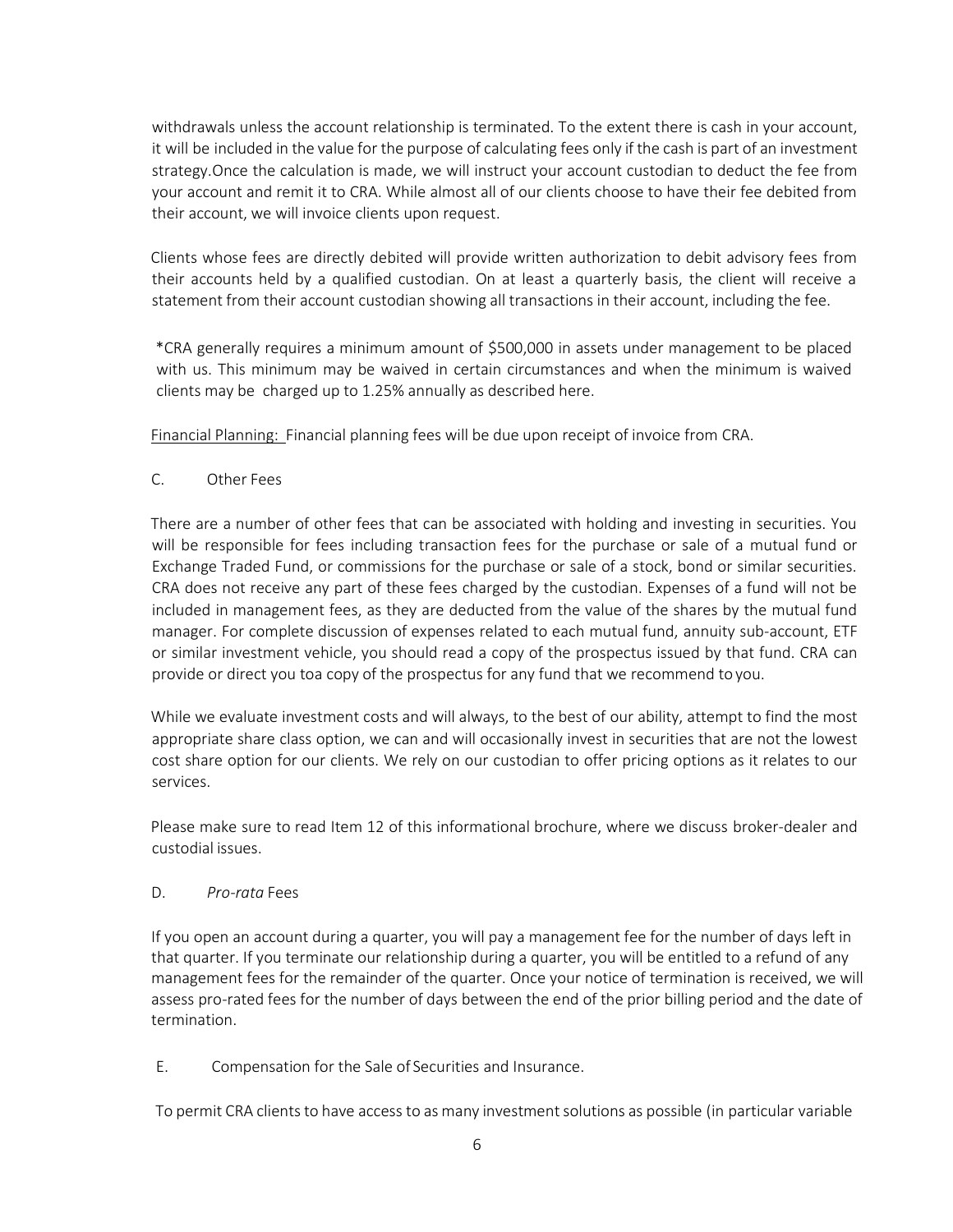annuities and life insurance), certain professionals of CRA are registered representatives of Purshe Kaplan Sterling Investments, Inc. ("PKS"), a FINRA member broker-dealer. The relationship with PKS allows these professionals to provide additional products to clients' portfolios that would not otherwise be available. Because PKS supervises the activities of these professionals as registered representatives of PKS, the relationship may be deemed material. However, PKS is not affiliated with CRA or considered a related party. PKS does not make investment decisions for client accounts. Registered representative status enables these professionals to receive customary commissions for the sales of various securities, including those recommended to clients. Commissions charged for these products will not offset management fees owed to CRA. Most transactions CRA professionals execute through PKS are insurance based.

Receipt of commissions for investment products that are recommended to clients gives rise to a conflict of interest for the representative, in that the individual who will receive the commission is also the individual that is recommending that the client purchase a given product. This conflict is disclosed to clients verbally and in this brochure. Clients are advised that they may choose to implement any investment recommendation through another broker-dealer that is not affiliated with CRA. CRA attempts to mitigate this conflict by requiring that all investment recommendations have a sound basis for the recommendation, and by requiring employees to acknowledge any fiduciary responsibility toward each client.

### <span id="page-8-0"></span>**ITEM 6: PERFORMANCE-BASED FEES**

CRA does not charge performance-based fees.

# <span id="page-8-1"></span>**ITEM 7: TYPES OF CLIENTS**

Clients advised may include individuals, families, trusts, charitable organizations and foundations. CRA generally requires a minimum amount of \$500,000 in assets under management to be placed with CRA. This minimum may be waived in certain circumstances.

## <span id="page-8-2"></span>**ITEM 8: METHODS OF ANALYSIS, INVESTMENT STRATEGIES AND RISK OF LOSS**

It is important for you to know and remember that all investments carry risks. Investing in securities involves risk of loss that clients should be prepared to bear.

Each client's portfolio will be invested according to that client's investment objectives, which are ascertained through the financial planning and/or investment onboarding process. Once we ascertain your objectives, we will develop a set of asset allocation guidelines, and then in most cases place the assets in one or more investment strategies. The blend of strategies will be customized to your situation and our outlook for various financial markets. Because many of our clients are similar in that they are in and near retirement, the allocations are often similar. We base our conclusions on predominantly publicly available research, such as regulatory filings, press releases,and research we receive through our custodian as well as other market research providers.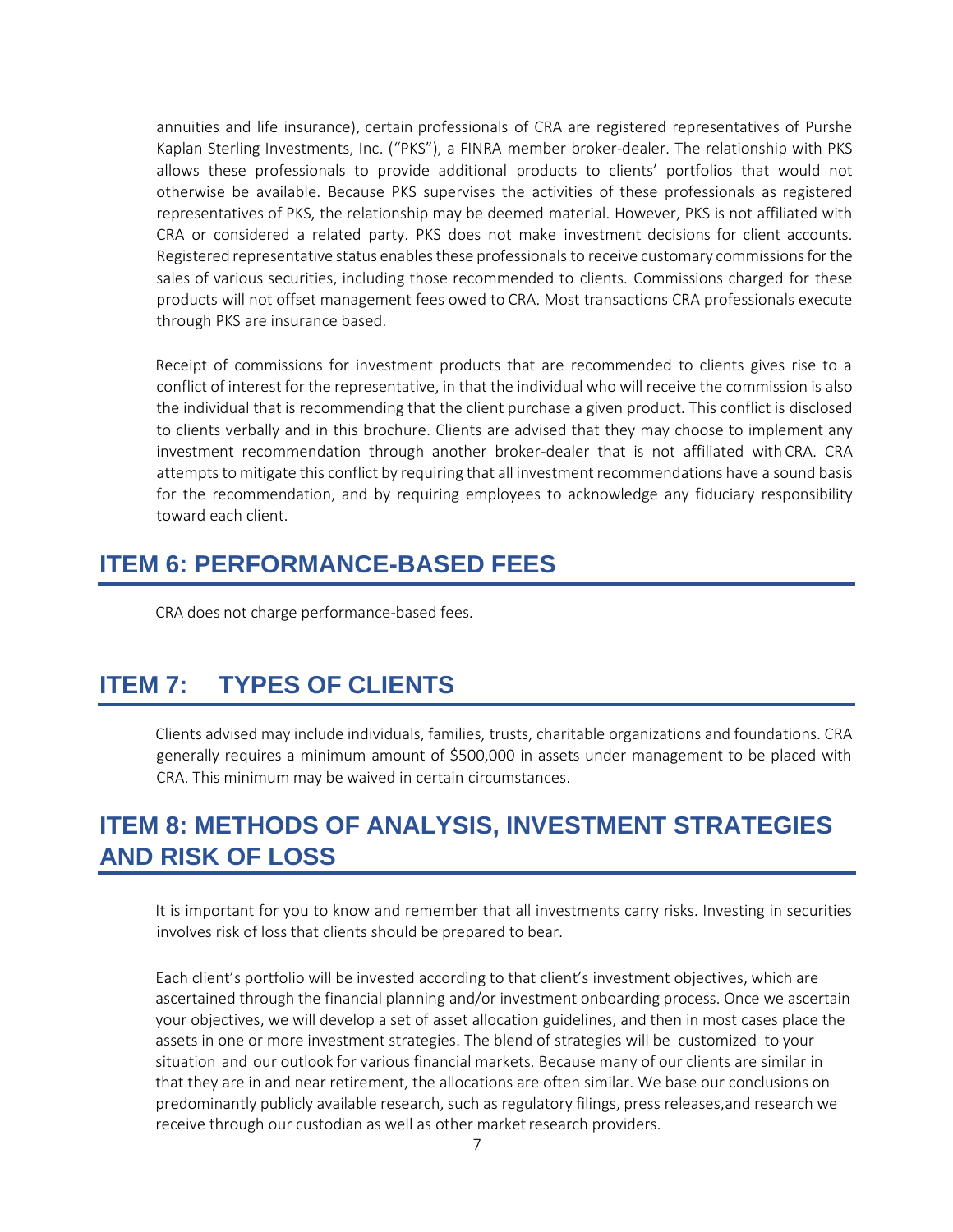The investment strategies are not investment products. The strategies however may be implemented with various investment products, Due to market movements and other factors,not all clients with similar objectives, pursuing similar strategies will have exactly the same securities and/or investment percentages in each of the underlying securities.

The investment strategies that we recommend are based on the needs of the client as compared with the typical behavior of that security type or strategy, current market conditions, your current financial situation and financial priorities. Because we develop an investment strategy based on your personal situation and financial goals, your asset allocation guidelines may be similar to or different from another client. To ensure that each household is being managed as efficiently as possible, CRA has developed portfolios that are aimed to work in tandem with one another, through the use of multiple accounts or by combining strategies in a single account.

We may periodically recommend or make changes to the allocation of client portfolios based on changing conditions in the financial markets, economic outlook or an individual client's objectives. It is important to remember that because market conditions can vary greatly, your asset allocation guidelines are not necessarily strict rules. We may deviate from the guidelines as we believe necessary.

When CRA makes changes to an investment strategy, these changes may not be made simultaneously. Rather, some accounts may be modified before others. This may result in accounts being traded earlier inadvertently having an advantage over accounts traded later. In most cases, changes are made simultaneously. In some situations, CRA may consider tax implications when making a change in a taxable account. Because of this, clients may have differences between portfolios. The complexity of the investment decision making process is increased by adding tax considerations. CRA is cautious about making tax driven decisions. Tax driven decisions can end up increasing the risk of the transaction. There can be no assurance that tax-based decisions will contribute positively to the aftertax total return of the portfolio.

The primary investment strategies we utilize include:

Dividend Growth Portfolio: This strategy focuses on a diversified portfolio consisting of individual companies that are currently paying dividends and that may have the ability to increase those dividends over time. The income generated by these companies may make them appropriate for those in and nearretirement. These stocks can and do decline in value from time to time and may not always exhibit less volatility than the overall market. Dividends are not guaranteed and must be declared by the company's Board of Directors. We rely, in part, on a company's history of maintaining and raising their dividends in making our investment decisions. From time to time we may invest in REITS, Master Limited Partnerships (MLPs), ETFs , mutual funds, and similar vehicles as part of this strategy.

Our approach to dividend investing is long-term and thus we do not usually attempt to time our investments in various companies on a short-term basis. We do make on going adjustments based on our long-term view for sectors and individual companies.

Dividend Funds: This strategy also seeks to invest in dividend paying companies but does so through publicly available mutual fund, ETFs, ETNs, MLPs and other similar vehicles.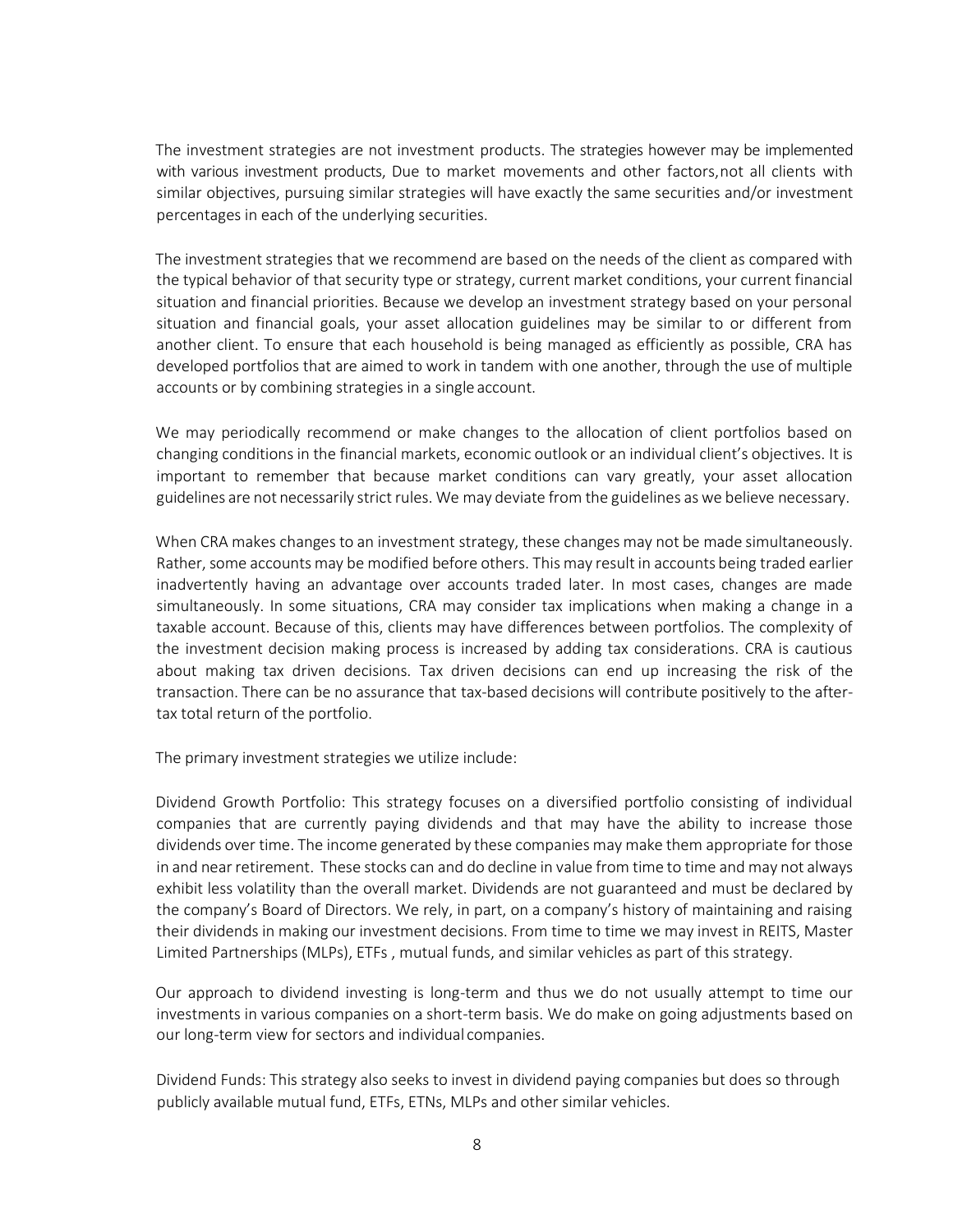Fixed Income: In this strategy, we manage a diversified group of fixed income oriented mutual funds, ETFs, or individual securities. The selection of funds or securities depends on our view of interest rates, economic growth or decline, and relative value of segments of the global debt markets as well as our assessment of the funds' past performance. Not all clients will be in the same individual securities, as purchases may depend on the available inventory at the time. We may also invest in publicly traded ETNs, or preferred securities as part of this strategy.

Tactical Equity ETF Strategy: This strategy utilizes a basket of exchanged traded funds to provide a broad allocation to global equity markets. We will make periodic changes to this strategy given our judgement of market and economic conditions.

Annuities: In some situations, CRA professionals may recommend variable annuities and could manage the allocation of the annuity balances to various sub-accounts. Annuity recommendations are generally made when clients seek the income protection features offered by the insurance company. Certain annuity payments are subject to the claims paying ability of the issuing company. You will be provided a prospectus of any annuity contract we recommend, and you should study it carefully. We do not place your funds in annuities without your specific consent, but we could manage the funds within the annuity contract on a discretionary basis.

Other Strategies: CRA will use certain other strategies from time to time based upon the needs of certain clients or upon a perceived opportunity in the investment marketplace.

#### Risk of Loss

There are always risks to investing. Clients should be aware that all investments carry various types of risk including the potential loss of principal that clients should be prepared to bear. It is impossible to name all possible types of risks. Among the risks are the following:

- Political Risks: Most investments have a global component, even domestic stocks. Political events anywhere in the world may have unforeseen consequences to markets around the world.
- General Market Risks: Markets can, as a whole, go up or down on various news releases or for no understandable reason at all. This sometimes means that the price of specific securities could go up or down without real reason and may take some time to recover any lost value. Adding additionalsecurities does not help to minimize this risk since all securities may be affected bymarket fluctuations.
- Currency Risk: Companies face currency risk when they do business in other countries. From time to time we invest in companies that are domiciled in other countries and their results can also be impacted by currency fluctuations. Some of the mutual funds we invest in may own foreign currencies and may invest in foreign securities or other similar instruments.
- Regulatory Risk: Changes in laws and regulations from any government can change the value of a given company and its accompanying securities. Certain industries are more susceptible to government regulation. Changes in zoning, tax structure, tariffs, environmental regulations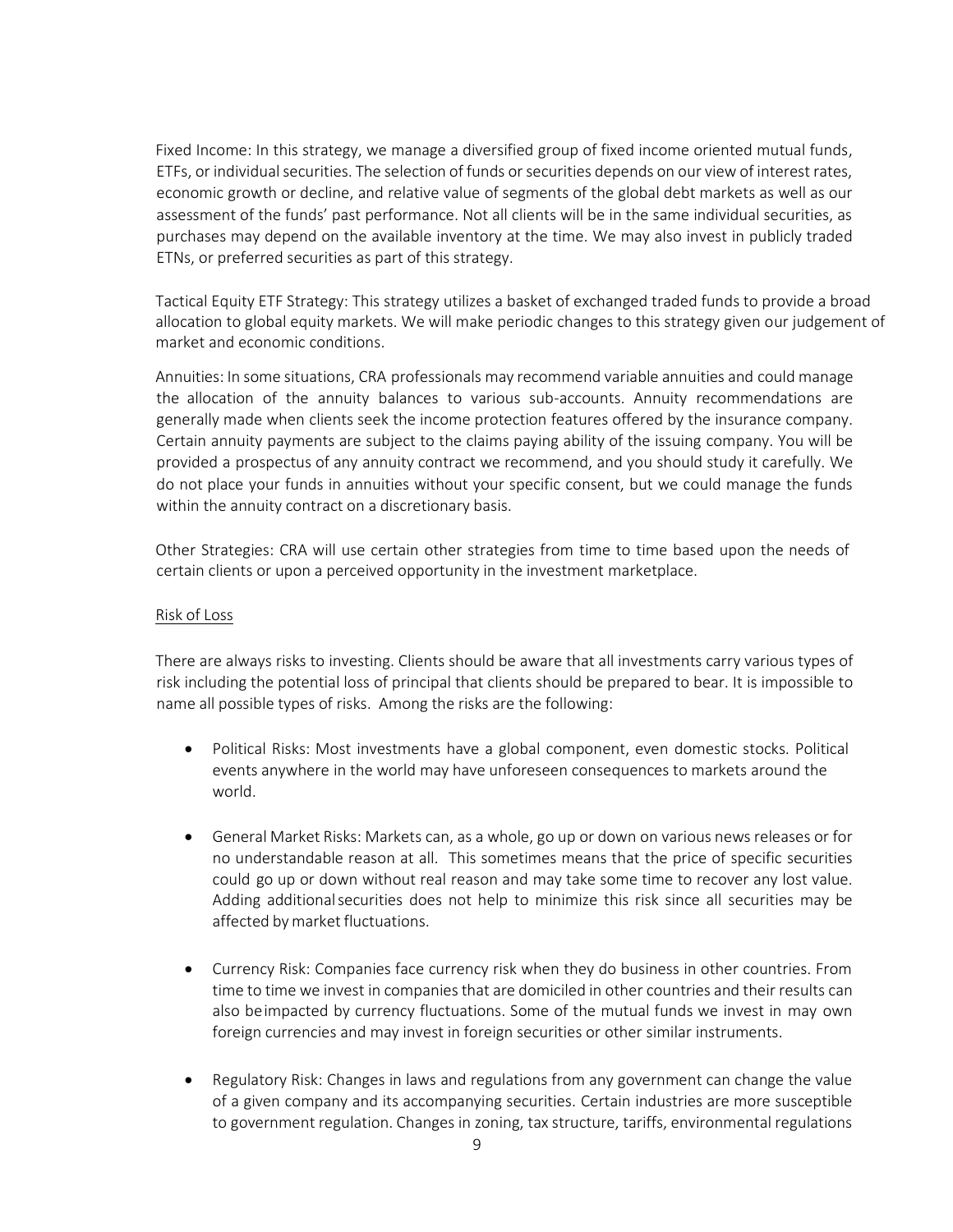or other laws can impact the return on these investments.

- Tax Risks Related to Short-Term Trading: Clients should note that CRA may engage in shortterm trading transactions. These transactions may result in short-term gains or losses for federal and state tax purposes. In some types of accounts short term gains may be taxed at higher rates than long-term gains. CRA endeavors to invest client assets in a tax efficient manner but does not consider eachclient's individual holding period when deciding to sell a particular security. CRA may consider tax implications of certain decisions in certain taxable accounts and clients should understand that adding tax considerations to the decision-making process can result in higher risk and/or lower returns. If a client requires special handing of any security, they should consult their tax professional and notify CRA of their wishes.
- Purchasing Power Risk: Purchasing power risk is the risk that your investment's value will decline as the price of goods rises (inflation). The investment's value itself does not decline, but its relative value does, which is the same thing. Inflation can happen for a variety of complex reasons, including a growing economy and a rising money supply.
- Business Risk: This can be thought of as certainty or uncertainty of a company's income. Management comes under business risk. Whether it's the uncertainty of the business cycle, the ebb and flow of product preferences, cost of labor and materials, or global health conditions, almost all investments are exposed to business risk.
- Financial Risk: The amount of debt or leverage a company has relative to its assets determines the financial risk of a company. Financial risk also applies to bonds issued by various governments andassociated entities.
- Default Risk: This risk pertains to the ability of a company to service their debt. Ratings provided by several rating services help to identify those companies with more risk. However, these ratings do not always accurately identify the potential for a company to default on its debt.
- Information Risk: Most investment professionals rely on research in order to make conclusions about investment options. We use a variety of information procured from public and private sourcesto make investment decisions. This data, or outside research is chosen forits perceived reliability, butthere is no guarantee that the data or research will be completely accurate. Failure in data accuracy or research can translate to a compromised ability for us to make satisfactory investment decisions.
- Concentration Risk: While CRA selects individual securities, including mutual funds, for client portfolios based on an individualized assessment of each security, this evaluation comes without an overlay of general economic or sector specific issue analysis. This means that a client's equity portfoliomay be concentrated to some degree in a specific sector, geography, or sub-sector (among other typesof potential concentrations), so that if an unexpected event occurs that affects that specific sector or geography, for example, the client's equity portfolio may be affected negatively, including significant losses.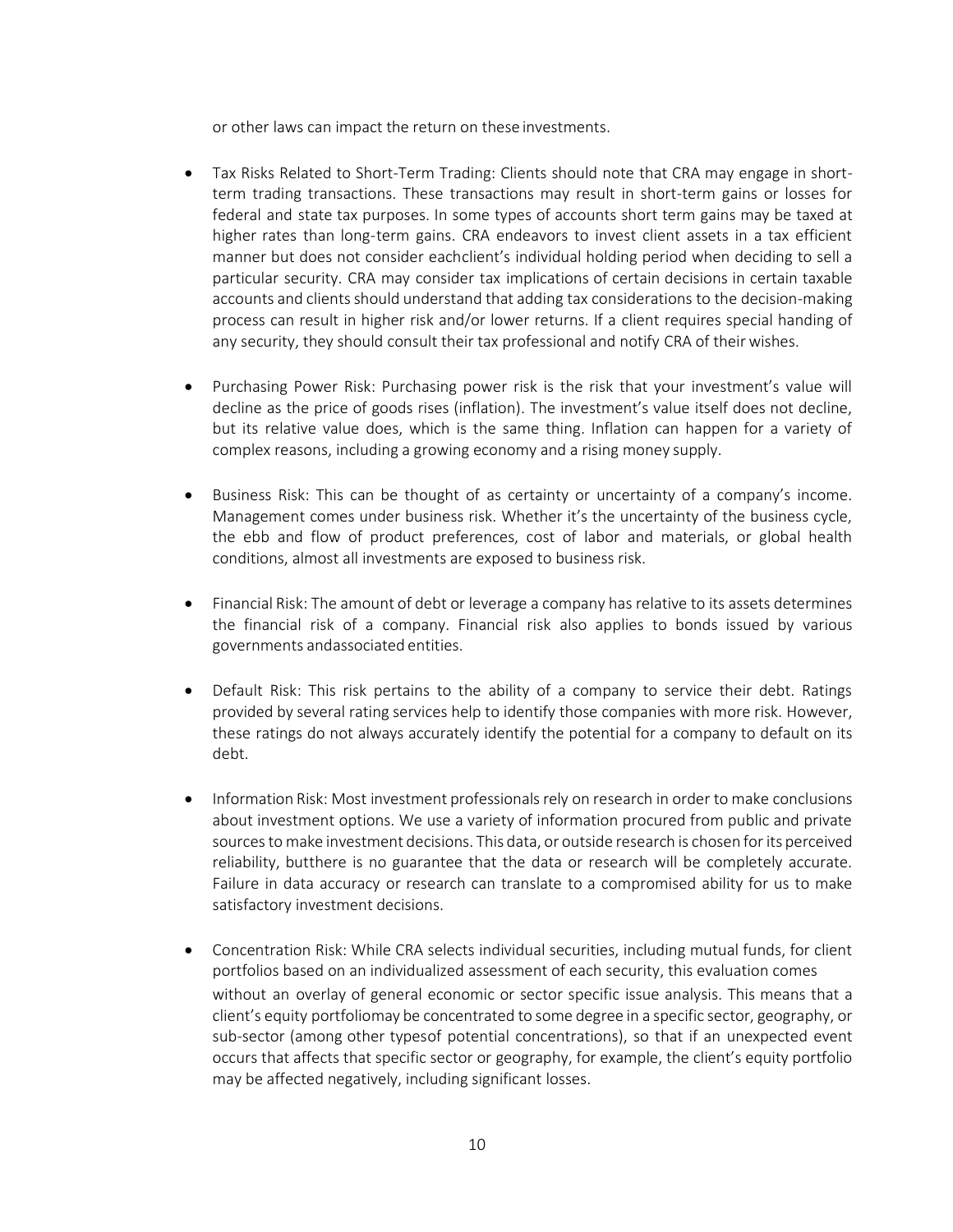- Transition Risk: As assets are transitioned from a client's prior advisers to CRA there may be securities and other investments that do not fit within the asset allocation strategy selected for the client. Accordingly, these investments will need to be sold in order to reposition the portfolio into theasset allocation strategy selected by CRA. However, this transition process may take some time to accomplish. Some investments may not be unwound for a lengthy period of time for a variety of reasons that may include unwarranted low share prices, restrictions on trading, contractual restrictions on liquidity, or market-related liquidity concerns. In some cases, there may be securities or investments that are never able to be sold. The inability to transition a client's holdings into recommendations of CRAmay adversely affect the client's account values, as CRA's recommendations may not be able to be fully implemented.
- Restriction Risk: Clients may at all times place reasonable restrictions on the management of their accounts. However, placing these restrictions may make managing the accounts more difficult, thus lowering the potential for returns.
- Risks Related to Investment Term& Liquidity: Securities do notfollow a straight line up in value. All securities will have periods of time when the current price of the security is not an accurate measure of its value. If you require us to liquidate your portfolio during one of these periods, you willnot realize as much value as you would have had the investment had the opportunity to regain its value. Further, some investments are made with the intention of the investment appreciating over an extended period of time. Liquidating these investments prior to their intended time horizon may result in losses.
- REITs: CRA may recommend that portions of client portfolios be allocated to real estate investment trusts, otherwise known as "REITs". A REIT is an entity, typically a trust or corporation thataccepts investments from a number of investors, pools the money, and then usesthat money to investin real estate through either actual property purchases or mortgage loans. While there are some benefits to owning REITs, which include potential tax benefits, income and the relatively low barrier toinvest in real estate as compared to directly investing in real estate, REITs also have some increased risks as compared to more traditional investments such as stocks, bonds, and mutual funds. First, realestate investing can be volatile. Second, the specific REIT chosen may have a focus such as commercialreal estate or real estate in a given location. Such investment focus can be beneficial if the propertiesare successful but lose significant principal if the properties are not successful. REITs may also employsignificant leverage for the purpose of purchasing more investments with fewer investment dollars, which can enhance returns but also enhances the risk of loss. The success of a REIT is highly dependentupon the manager of the REIT. Clients should ensure they understand the role of the REIT in their portfolio. CRA limits its investments in REITs to publicly traded securities.
- MLPs: CRA may recommend that portions of client portfolios be allocated to master limited partnerships, otherwise known as "MLPs". An MLP is a publicly traded entity that is designed to provide tax benefits for the investor. In order to preserve these benefits, the MLP must derive most, if not all, of its income from real estate, natural resources and commodities. While MLPs may add diversification and tax favored treatment to a client's portfolio, they also carry significant risks beyondmore traditional investments such as stocks, bonds and mutual funds. One such risk is management risk-the success of the MLP is dependent upon the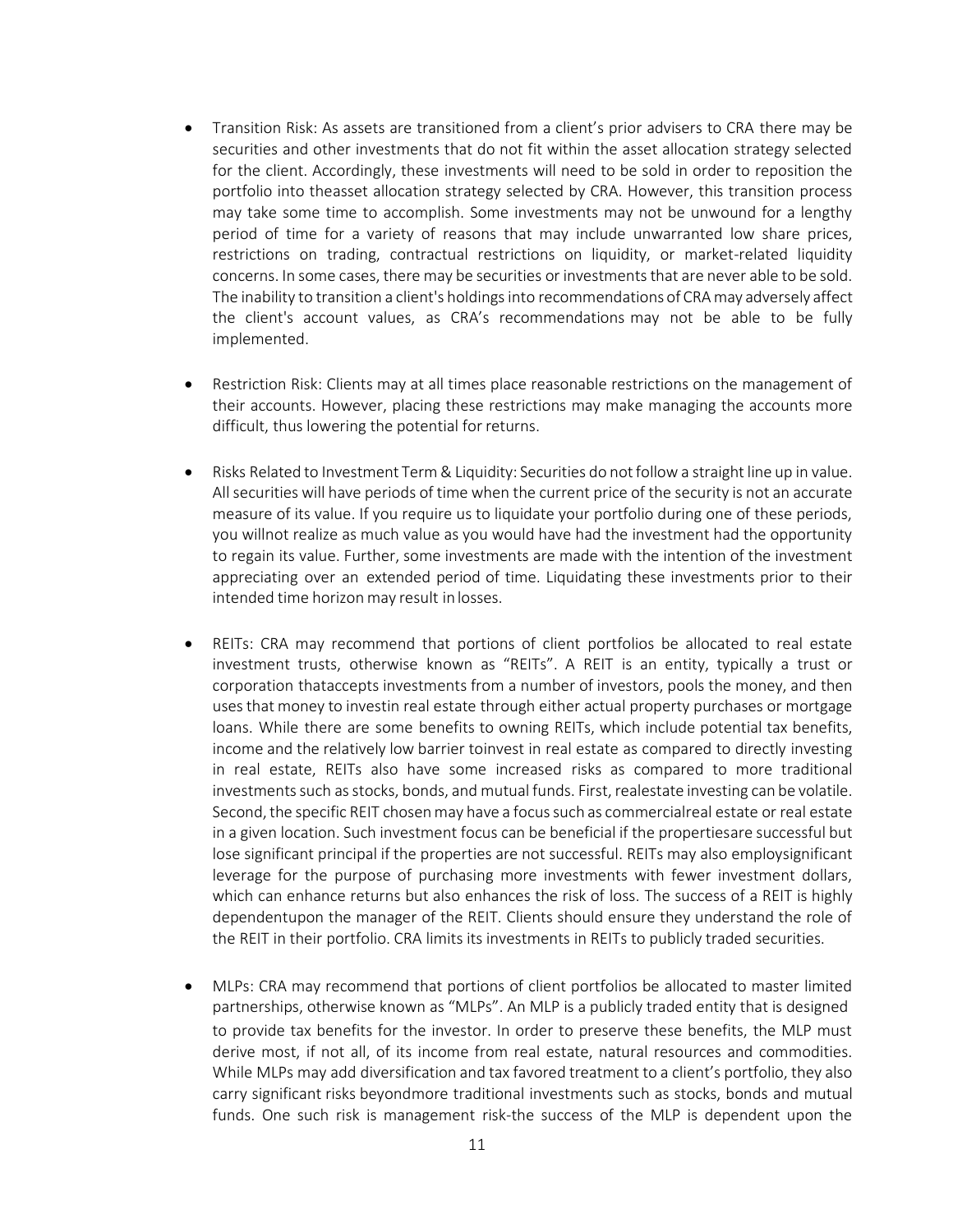manager's experience and judgment in selecting investmentsfor the MLP. Another risk is the governance structure, which means the rules under whichthe entity is run. The investors are the limited partners of the MLP, with an affiliate of the manager typically the general partner. This means the manager has all of the control in running the entity, as opposed to an equity investment where shareholders vote on such matters as board composition. There is also a significant amount of risk with the underlying real estate, resources or commodities investments. Clients should ask CRA any questions regarding the role of MLPs in their portfolio.

• International Investing: Investing outside of the United States, especially in emerging markets, can have special or enhanced risks. The most obvious are political risk (changes in local politics can have a vast impact on the markets in that country as well as regulations affecting given issuers) and currency risk (changes in exchange rates between the dollar and the local denominations can materially affect the value of the security even if the underlying fundamentals and market price are stagnant). There are other risks, including enhanced liquidity risk, meaning that while domestic equities and mutual funds are generally easily liquidated (though there may be a risk of loss due to thetiming of the sale), equities in other jurisdictions may be subject to the circumstances of lower overallmarket volume and fewer companies on an emerging exchange. In addition, there may be less information and less transparency in a foreign market or from a foreign company. Foreign markets impose different rules than domestic markets, which may not be to an investor's advantage. Also, companies in foreign jurisdictions are generally able to avail themselves of local laws and venues, meaning that legal remedies for U.S. investors may not be as easily obtained as in the U.S.

### <span id="page-13-0"></span>**ITEM 9: DISCIPLINARY INFORMATION**

There are no disciplinary items to report.

## <span id="page-13-1"></span>**ITEM 10: OTHER FINANCIAL INDUSTRY ACTIVITIES AND AFFILIATIONS**

#### A. Broker-dealer

To permit CRA clients to have access to as many investment solutions as possible, certain professionals of CRA are registered representatives of Purshe Kaplan Sterling Investments, Inc. ("PKS"), a FINRA member broker-dealer. The relationship with PKS allows these professionals to provide additional products to clients' portfolios that would not otherwise be available. Because PKS supervises the activities of these professionals as registered representatives of PKS, the relationship may be deemed material. However, PKS is not affiliated with CRA or considered a related party. PKS does not make investment decisions for client accounts. Registered representative status enables these professionals to receive customary commissions for the sales of various securities, including those recommended to clients. Commissions charged for these products will not offset management fees owed toCRA.

Receipt of commissions for investment products that are recommended to clients gives rise to a conflict of interest for the representative, in that the individual who will receive the commissions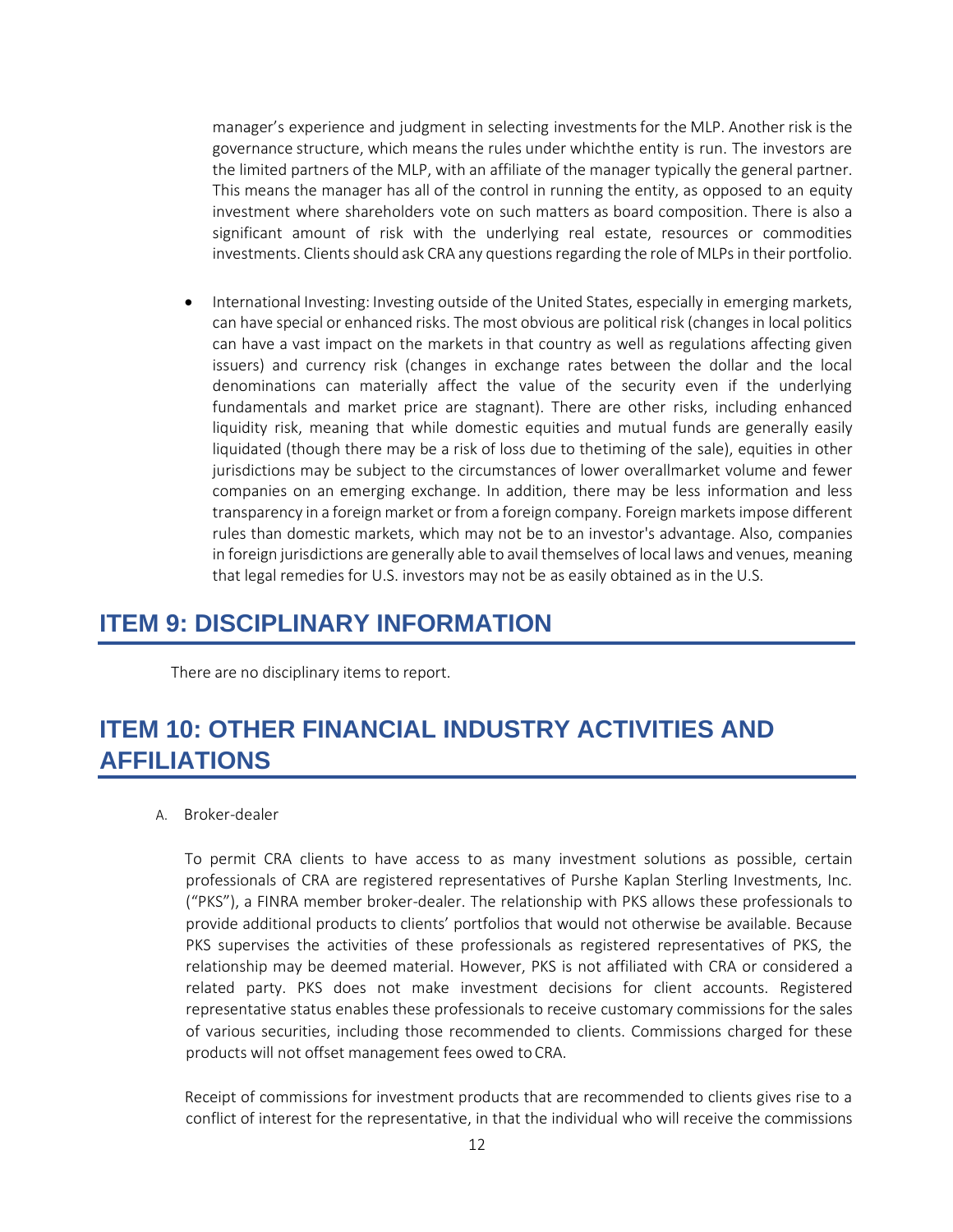is also the individual that is recommending that the client purchase a given product. This conflict is disclosed to clients verbally and in this brochure. Clients are advised that they may choose to implement any investment recommendation through another broker-dealer that is not affiliated with CRA. CRA attempts to mitigate this conflict by requiring that all investment recommendations have a sound basis for the recommendation, and by requiring employees to acknowledge their fiduciary responsibility toward each client.

B. Futures Commission Merchant/Commodity Trading Advisor

Neither the principal of CRA, nor any related persons are registered, or have an application pending to register, as a futures commission merchant, commodity pool operator, a commodity trading advisor, or an associated person of the foregoing entities.

C. Relationship with Related Persons

Certain professionals of CRA are separately licensed as independent insurance agents. As such, these professionals may conduct insurance product transactions for CRA clients, in their capacity as licensed insurance agents, and will receive customary commissions for these transactions in addition to any compensation received in his or her capacity as employees of CRA. Commissions from the sale of insurance products will not be used to offset or as a credit against advisory fees. These professionals therefore have incentive to recommend insurance products based on the compensation to be received, rather than on a client's needs. The receipt of additional fees for insurance commissions is therefore a conflict of interest, and clients should be aware of this conflict when considering whether to engage CRA or utilize these professionals to implement any insurance recommendations. CRA attempts to mitigate this conflict of interest by disclosing the conflict to clients and informing the clients that they are always free to purchase insurance products through other agents that are not affiliated with CRA, or to determine not to purchase the insurance product at all. CRA also attempts to mitigate the conflict of interest by requiring employees to acknowledge in the firm's Code of Ethics, their individual duty to the clients of CRA, which requires that employees put the interests of clients ahead of their own.

D. Recommendations of other Advisers

<span id="page-14-0"></span>This item is not applicable.

# **ITEM 11: CODE OF ETHICS, PARTICIPATION OR INTEREST IN CLIENT TRANSACTIONS AND PERSONAL TRADING**

A. A copy of our Code of Ethics is available upon request. Our Code of Ethics includes discussions of our fiduciary duty to clients, political contributions, gifts, entertainment, and trading guidelines.

B. CRA does not recommend to clients that they invest in any security in which CRA or any principal thereof has any controlling financial interest.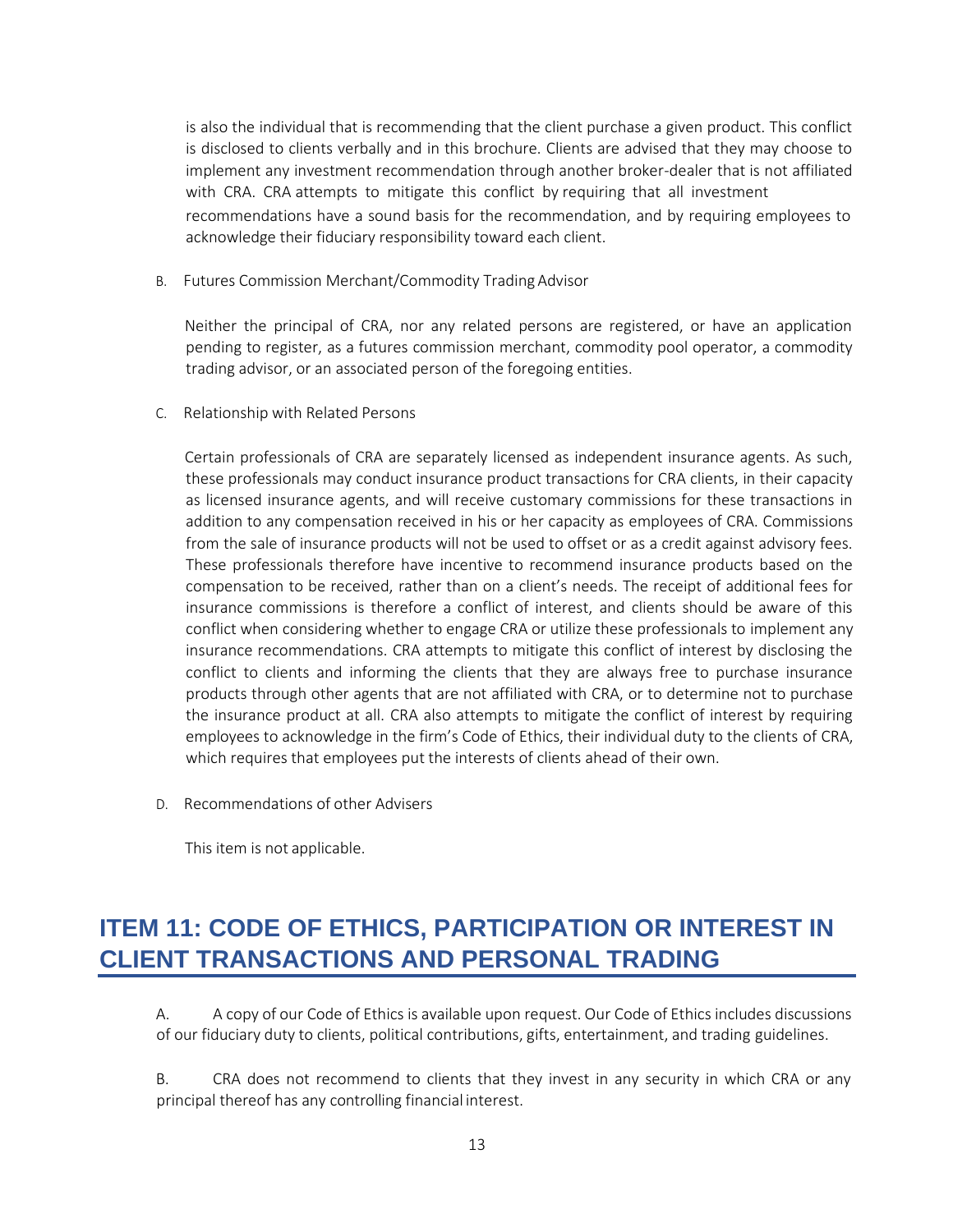C. On occasion, an employee of CRA may purchase, for his or her own account, securities which are also recommended for clients. Our Code of Ethics details rules for employees regarding personal trading and avoiding conflicts of interest related to trading in one's own account. To avoid placing a trade that disadvantages a client, all employee trades are reviewed by Compliance.

### <span id="page-15-0"></span>**ITEM 12: BROKERAGE PRACTICES**

#### A. Recommendation of Broker-Dealer

CRA does not generally maintain custody of client assets; though CRA may be deemed to have custody if a client grants CRA authority to debit fees directly from their account (see Item 15 below). Assets will be held with a qualified custodian, which is typically a bank or broker-dealer. CRA recommends that investment accounts be held in custody by Schwab Advisor Services ("Schwab"), which is a qualified custodian. CRA is independently owned and operated and is not affiliated with Schwab. Schwab will hold your assets in a brokerage account and buy and sell securities when CRA instructs them to, which CRA does in accordance with its agreement with you. While CRA recommends that you use Schwab as custodian/broker, you will decide whether to do so and will open your account with Schwab by entering into an account agreement directly with them. Even though your account is maintained at Schwab, we may use other brokers to execute trades for your account as described below (see "Your Brokerage and custody costs").

#### How we select brokers/custodians

We seek to recommend a custodian/broker that will hold your assets and execute transactions on terms that are, overall, most advantageous when compared with other available providers and their services. We consider a wide range of factors, including both quantitative (Ex: costs) and qualitative (execution, reputation, service) factors. We do not consider whether Schwab or any other brokerdealer/custodian, refers clients to CRA as part of our evaluation of these broker-dealers.

#### Your brokerage and custody costs

For our clients' accounts that Schwab maintains, Schwab generally does not charge you separately for custody services but is compensated by charging you commissions or other fees on trades that it executes or that settle into your Schwab account. In addition to commissions, Schwab charges you a flat dollar amount as a "prime broker" or "trade away" fee for each trade that we have executed by a different broker-dealer but where the securities bought or the funds from the securities sold are deposited (settled) into your Schwab account. These fees are in addition to the commissions or other compensation you pay the executing broker-dealer. Because of this, in order to minimize your trading costs, we have Schwab execute mosttradesfor your account. We have determined that having Schwab execute most trades is consistent with our duty to seek "best execution" of your trades. Best execution means the most favorable terms for a transaction based on all relevant factors, including those listed above (see "How we selectbrokers/custodians").

#### Products and services available to us from Schwab

Schwab Advisor Services™ (formerly called Schwab Institutional®) is Schwab's business serving independent investment advisory firms like CRA. They provide CRA and our clients with access to its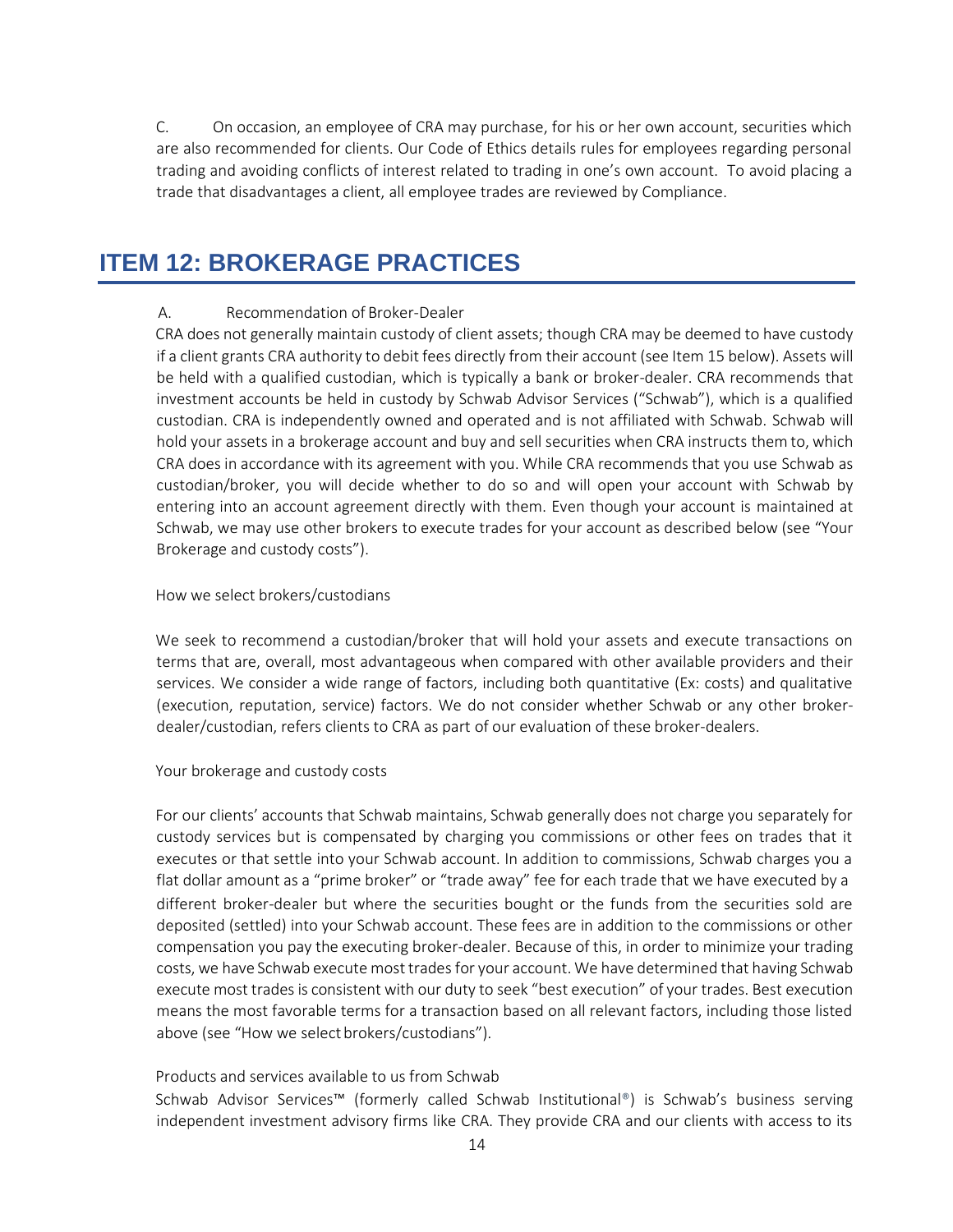institutional brokerage services (trading, custody, reporting, and related services), many of which are not typically available to Schwab retail customers. Schwab also makes available various support services. Some of those services help CRA manage or administer our clients' accounts, while others help CRA manage and grow our business. Schwab's support services are generally available on an unsolicited basis(we don't have to request them) and at no charge to CRA. Following is a more detailed description of Schwab's support services:

#### *Services that benefit you*

Schwab's institutional brokerage services include access to a broad range of investment products, execution of securities transactions, and custody of client assets. The investment products available through Schwab include some to which we might not otherwise have access or that would require a significantly higher minimum initial investment by our clients. Schwab's services described in this paragraph generally benefit you and your account.

#### *Services that may not directly benefit you.*

Schwab also makes available to us other products and services that benefit us but may not directly benefit you or your account. These products and services assist us in managing and administering our clients' accounts. They include investment research, both Schwab's own and that of third parties. We may use thisresearch to service all or a substantial number of our clients' accounts, including accounts not maintained at Schwab. In addition to investment research, Schwab also makes available software and other technology that:

- Provide access to client account data (such as duplicate trade confirmations and account statements)
- Facilitate trade execution and allocate aggregated trade orders for multiple clientaccounts
- Provide pricing and other market data
- Facilitate payment of our fees from our clients' accounts
- Assist with back-office functions, recordkeeping, and clientreporting

#### *Services that generally benefit only us.*

Schwab also offers other services intended to help us manage and further develop our business enterprise. These services include:

- Educational conferences and events
- Consulting on technology, compliance, legal, and businessneeds
- Publications and conferences on practice management and businesssuccession
- Access to employee benefits providers, human capital consultants, and insurance providers
- Assistance related to the transition of client assets from priorfirms

Schwab may provide some of these services itself. In other cases, it will arrange for third-party vendors to provide the services to us. Schwab may also discount or waive its fees for some of these services or pay all or a part of a third party's fees. Schwab may also provide us with other benefits, such as occasional business entertainment of our personnel. The services provided are based on our commitment to maintain at least \$82 Million in assets in custody with Schwab.

Our interest in Schwab's services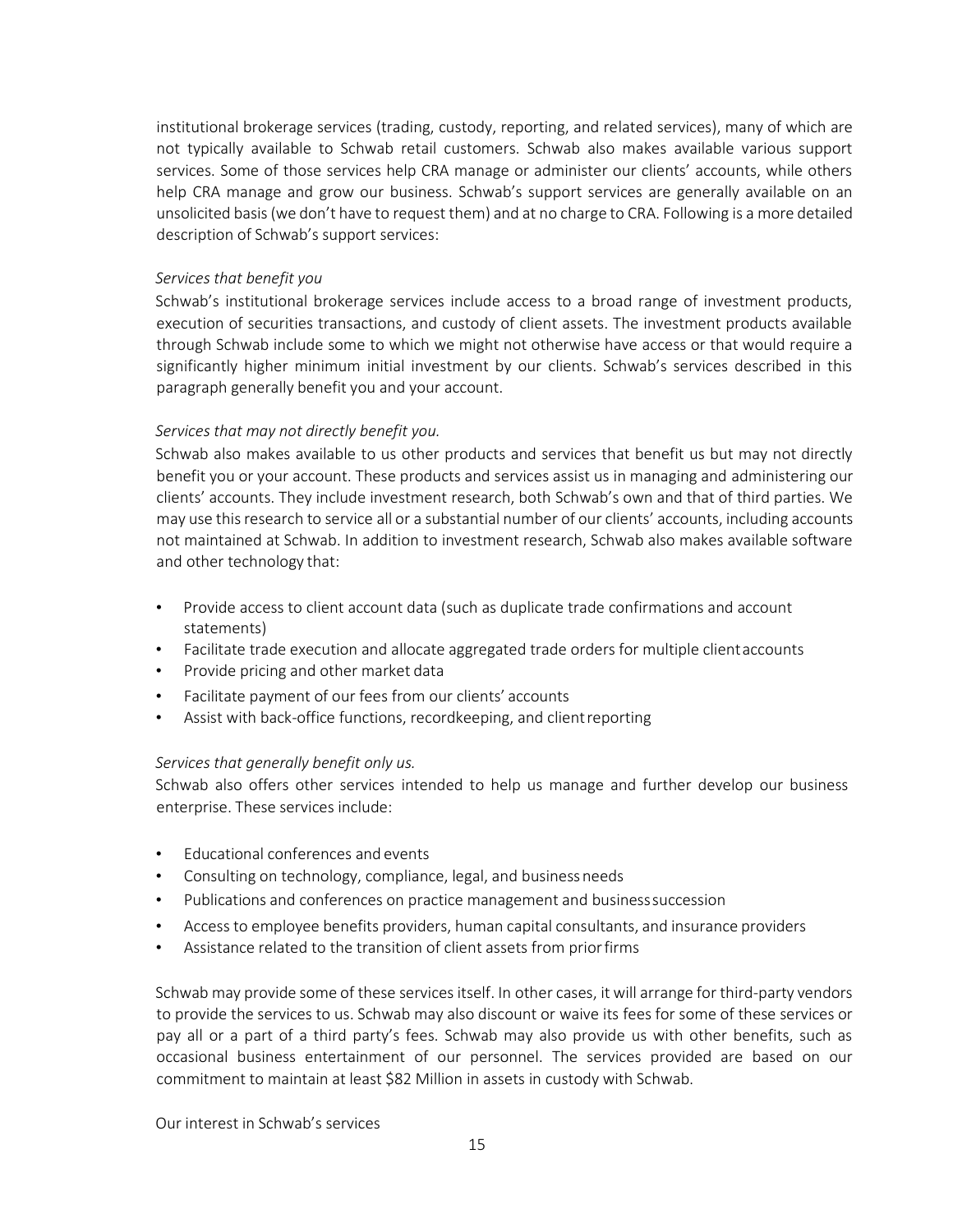The availability of these services from Schwab benefits us because we do not have to produce or purchase them. We don't have to pay for Schwab's services. We may have an incentive to recommend that you maintain your account with Schwab, based on our interest in receiving Schwab's services that benefit our business rather than based on your interest in receiving the best value in custody services and the most favorable execution of your transactions. This is a potential conflict of interest. We believe, however, that our selection of Schwab as custodian and broker is in the best interests of our clients. Our selection is primarily supported by the scope, quality, and price of Schwab's services (see "How we select brokers/ custodians") and not Schwab's services that benefit only us.

We do not consider whether Schwab or any other broker-dealer/custodian, refers clients to CRA as part of our evaluation of these broker-dealers.

B. Aggregating Trades

An "aggregated trade", otherwise known as a "batch" or "block" trade is when all clients in whose accounts the trade is to be made are executed at the same time. Instead of placing a number of trades for the same security for each account, we will, when appropriate, execute one trade for all accounts and then allocate the trades to each account after execution. If an aggregate trade is not fully executed, the securities will be allocated to client accounts on a *pro rata* basis, except where doing so would create an unintended adverse consequence (For example, if a *pro rata* division would result in a client receiving a fraction of a share). In some instances, the commission costs can be lower when trades are aggregated

### <span id="page-17-0"></span>**ITEM 13: REVIEW OF ACCOUNTS**

All accounts will be managed on an ongoing and continuous basis by a member of senior management, but formal reviews with the client generally occur annually or upon request.

## <span id="page-17-1"></span>**ITEM 14: CLIENT REFERRALS AND OTHER COMPENSATION**

A. Economic Benefit Provided by Third Parties for Advice Rendered toClient.

*Please refer to Item 12, where we discuss recommendation of Broker-Dealers.*

B. Compensation to Non-Advisory Personnel for Client Referrals.

CRA does not directly or indirectly compensate any person who is not advisory personnel for client referrals. CRA may, at its discretion, provide gifts of nominal value for introducing prospective clients to the firm.

CRA is billed by SmartAsset for lead generations that may contribute to our overall business development.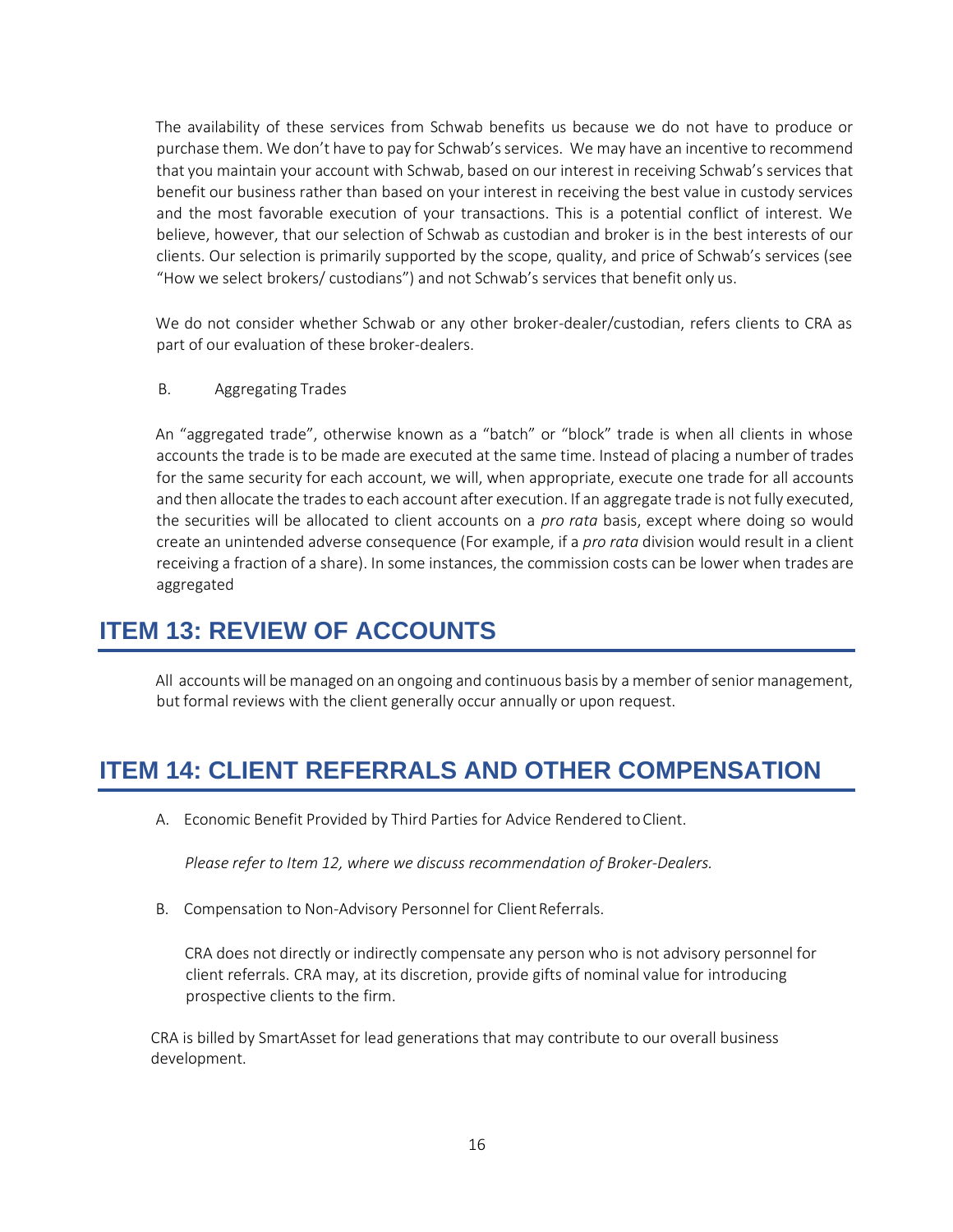# <span id="page-18-0"></span>**ITEM 15: CUSTODY**

CRA deducts fees from client accounts but would not have custody of client funds otherwise. Clients will receive statements directly from Schwab, and copies of all trade confirmations directly from Schwab.

Clients whose fees are directly debited will provide written authorization to debit advisory fees from their accounts held by our custodian. Each quarter, the client will receive a statement from their account custodian showing all transactions in their account, including the fee.

We encourage clients to carefully review the statements and confirmations sent to them by their custodian, and to compare the information on reports prepared by CRA against the information in the statements provided directly from Schwab. You should primarily rely on your custodial statements for all relevant information regarding your account. Please alert us of any discrepancies.

## <span id="page-18-1"></span>**ITEM 16: INVESTMENT DISCRETION**

When CRA is engaged to provide asset management services on a discretionary basis, we will monitor your accounts to reasonably ensure that they are meeting your asset allocation requirements. If any changes are needed to your investments, we will make the changes. These changes may involve selling a security or group of investments and buying others or keeping the proceeds in cash. You may at any time place restrictions on the types of investments we may use on your behalf, or on the allocations to each security type. You may receive at your request written or electronic confirmations from your account custodian after any changes are made to your account. You will also receive monthly or quarterly statements from your account custodian. Clients engaging us on a discretionary basis will be asked to execute a Limited Power of Attorney (granting us the discretionary authority over the client accounts) as well as a Financial Services and Advisory Agreement that outlines the responsibilities of both the client and CRA.

## <span id="page-18-2"></span>**ITEM 17: VOTING CLIENT SECURITIES**

From time to time, shareholders of stocks, mutual funds, exchange traded funds or other securities may be permitted to vote on various types of corporate actions. Examples of these actions include mergers, tender offers, or board elections. Clients are required to vote proxies related to their investments, or to choose not to vote their proxies. CRA will not accept authority to vote client securities. Clients will receive their proxies directly from the custodian for the client account. CRA will not give clients advice on how to vote proxies.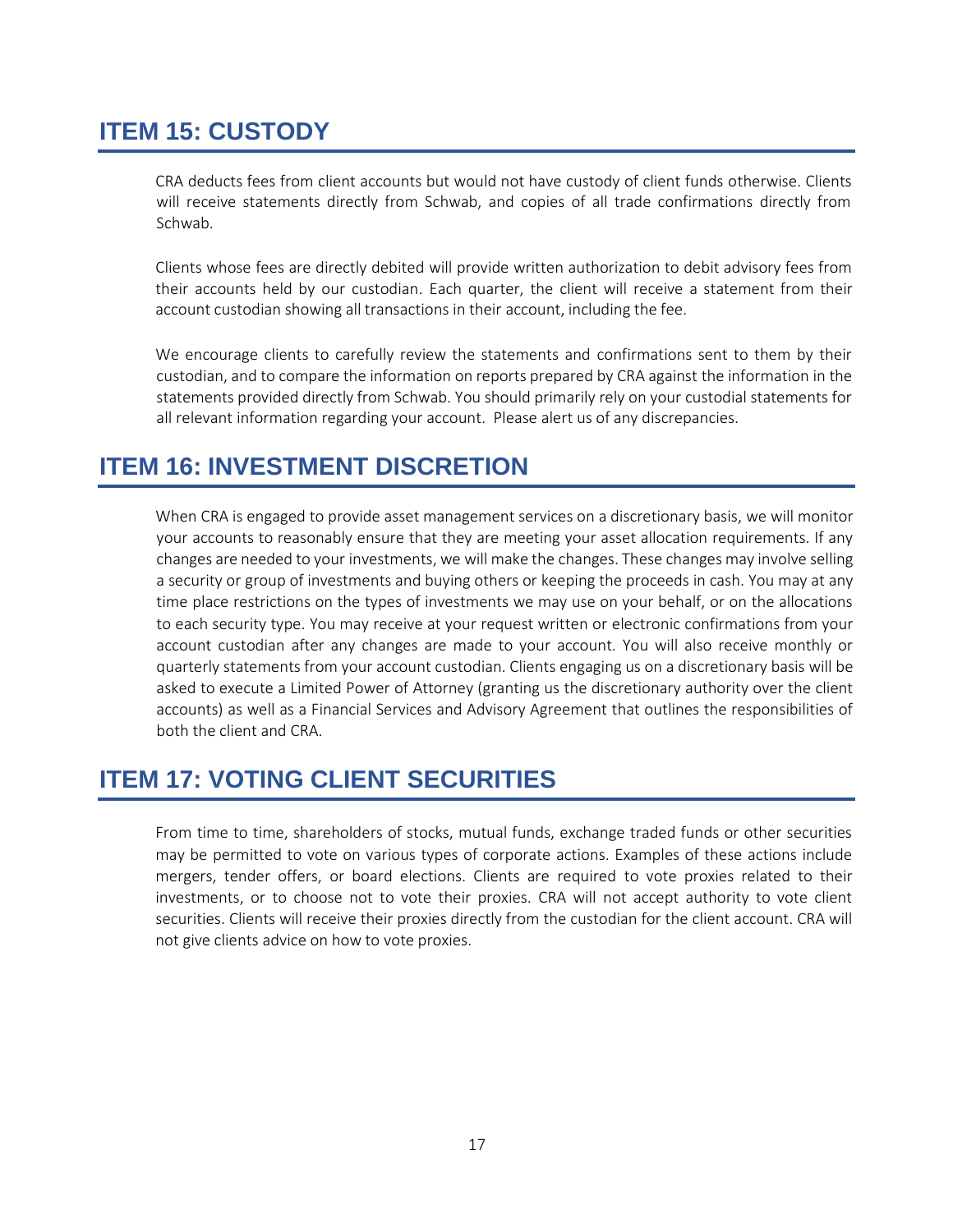# <span id="page-19-0"></span>**ITEM 18: FINANCIAL INFORMATION**

CRA does not require the prepayment of fees more than six (6) months or more in advance and therefore has not provided a balance sheet with this brochure.

There are no material financial circumstances or conditions that would reasonably be expected to impair our ability to meet our contractual obligations to our clients.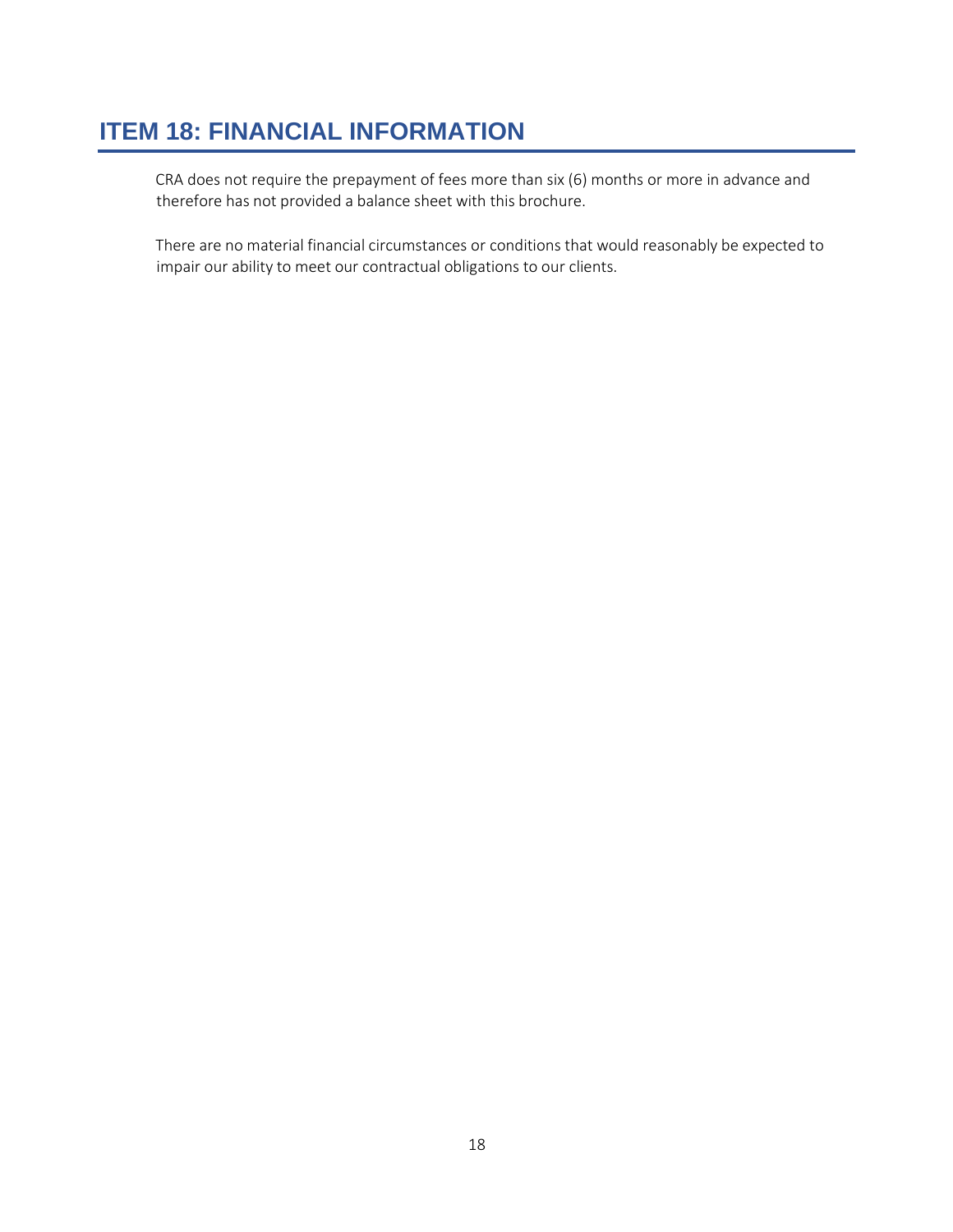#### **ITEM 1: COVER SHEET**

FORM ADV PART 2B . BROCHURE SUPPLEMENT

# Ryan P. Drake

COMMONWEALTH RETIREMENT INVESTMENTS LLC d/b/a



9030 Stony Point Parkway, Suite 580 Richmond, VA 23235 804-282-1238 [www.cwealthra.com](http://www.cwealthra.com/)

Version March 9, 2022

This Brochure Supplement provides information about Ryan P. Drake that supplements the Commonwealth Retirement Advisors Brochure. You should have received a copy of that Brochure. Please contact us at 804- 282-1238 if you have any questions about the contents of this supplement. Registration does not imply any certain level of skill or training.

Additional information about Ryan P. Drake is available on the SEC's website at [www.adviserinfo.sec.gov.](http://www.adviserinfo.sec.gov/)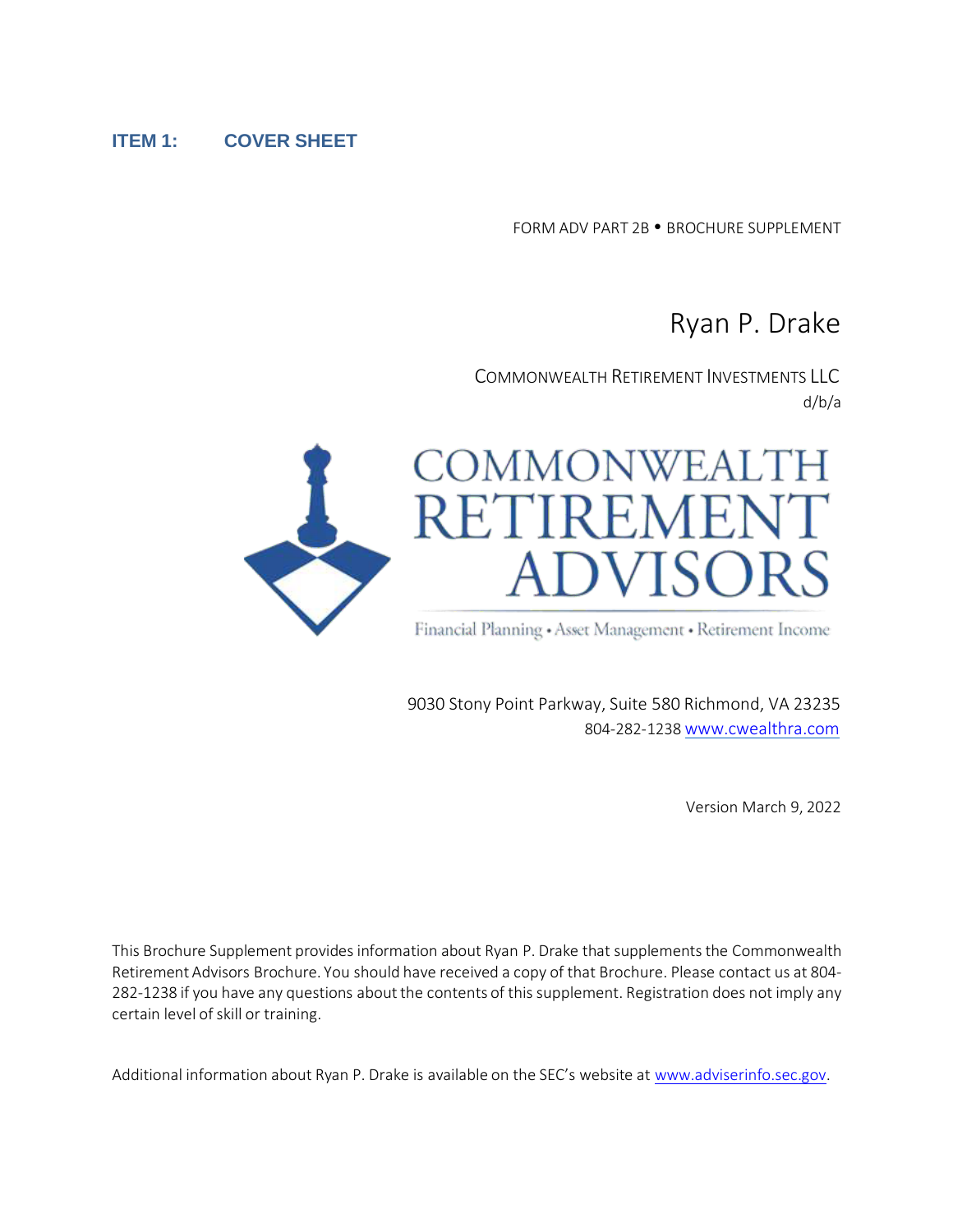# **Item 2: Educational Background and Business Experience**

Ryan P. Drake Born: 1980

#### EDUCATION:

Bachelor of Business Administration, James Madison University, 2002

#### BUSINESS EXPERIENCE:

Commonwealth Retirement Advisors Managing Member, 01/2012 – present

Purshe Kaplan Sterling Investments Registered Representative, 01/2017 – present

Lincoln Financial Advisors Registered Representative, 07/2001 – 01/2017

#### PROFESSIONAL DESIGNATIONS:

#### Certified Financial Planner

\*The CERTIFIED FINANCIAL PLANNER™, CFP® and federally registered CFP (with flame design) marks (collectively, the "CFP<sup>®</sup> marks") are professional certification marks granted in the United States by Certified Financial Planner Board of Standards, Inc. ("CFP Board").

The CFP® certification is a voluntary certification; no federal or state law or regulation requires financial planners to hold CFP® certification. It is recognized in the United States and a number of other countries for its (1) high standard of professional education; (2) stringent code of conduct and standards of practice; and (3) ethical requirements that govern professional engagements with clients. Currently, more than 62,000 individuals have obtained CFP® certification in the United States.

To attain the right to use the CFP<sup>®</sup> marks, an individual must satisfactorily fulfill the following requirements:

• Education – Complete an advanced college-level course of study addressing the financial planning subject areas that CFP Board's studies have determined as necessary for the competent and professional delivery of financial planning services and attain a Bachelor's Degree from a regionally accredited United States college or university (or its equivalent from a foreign university). CFP Board's financial planning subject areas include insurance planning and risk management, employee benefits planning, investment planning, income tax planning, retirement planning, and estate planning;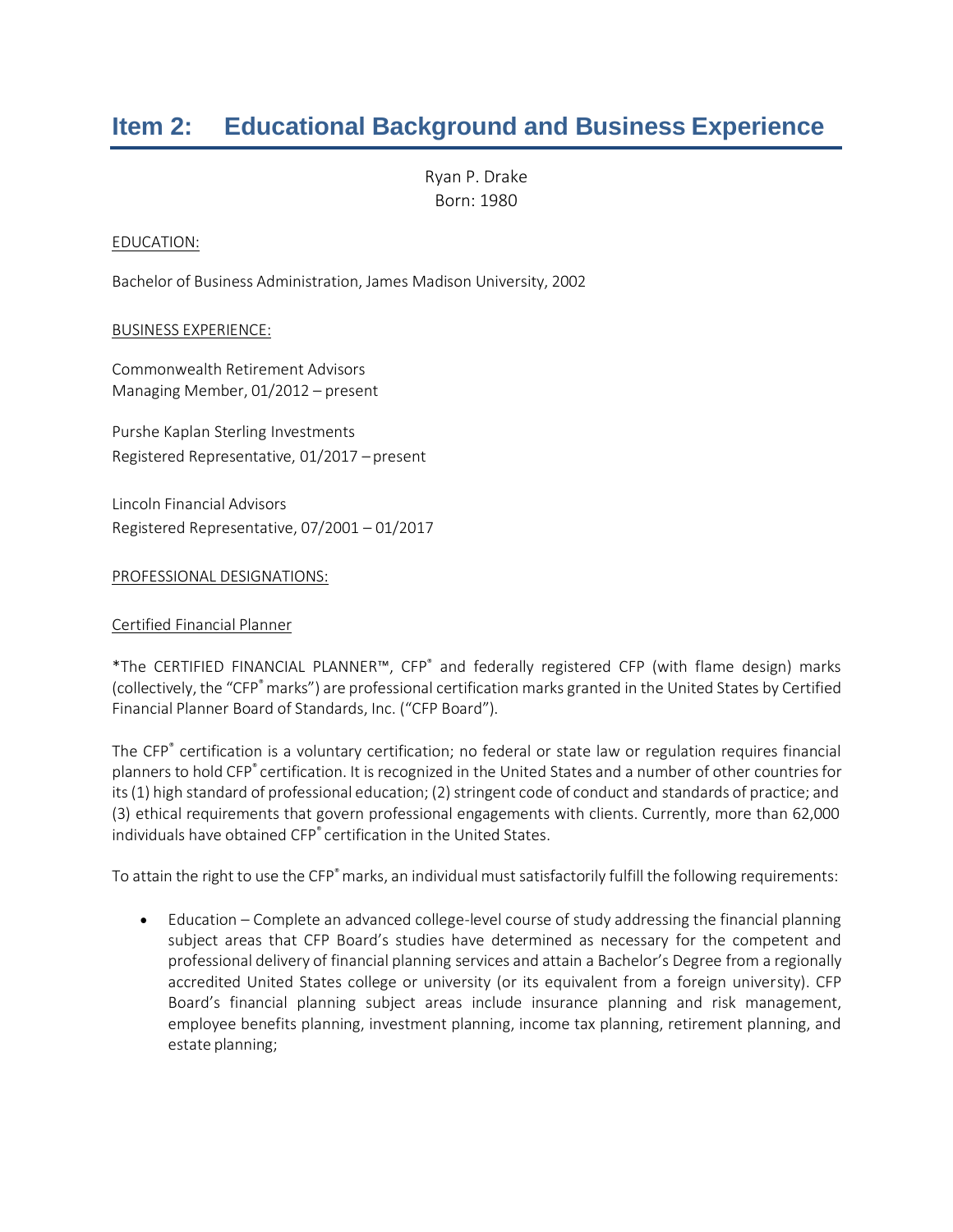- Examination Pass the comprehensive CFP® Certification Examination. The examination, includes case studies and client scenarios designed to test one's ability to correctly diagnose financial planning issues and apply one's knowledge of financial planning to real world circumstances;
- Experience Complete at least three years of full-time financial planning-related experience (or the equivalent, measured as 2,000 hours per year); and
- Ethics Agree to be bound by CFP Board's *Standards of Professional Conduct*, a set of documents outlining the ethical and practice standards for CFP<sup>®</sup> professionals.

Individuals who become certified must complete the following ongoing education and ethics requirements in order to maintain the right to continue to use the CFP<sup>®</sup> marks:

- Continuing Education Complete 30 hours of continuing education hours every two years, including two hours on the *Code of Ethics* and other parts of the *Standards of Professional Conduct*, to maintain competence and keep up with developments in the financial planning field; and
- Ethics Renewan agreement to be bound by the *Standards of Professional Conduct*. The Standards prominently require that CFP<sup>®</sup> professionals provide financial planning services at a fiduciary standard of care. This means CFP® professionals must provide financial planning services in the best interests of their clients.

CFP® professionals who fail to comply with the above standards and requirements may be subject to CFP Board's enforcement process, which could result in suspension or permanent revocation of their CFP<sup>®</sup> certification.

#### Chartered Financial Consultant

The ChFC® designation has been a mark of excellence for almost thirty years and currently requires nine college-level courses, the most of any financial planning credential. Average study time to earn the ChFC® exceeds 450 hours. Required courses cover extensive education and application training in financial planning, income taxation, investments, and estate and retirement planning. Additional electives are chosen from such topics as macroeconomics, financial decisions for retirement, and executive compensation. ChFC® designees must meet experience requirements and adhere to continuing education and ethical standards. The credential is awarded by The American College, a non-profit educator founded in 1927 and the highest level of academic accreditation.

#### CRPC Chartered Retirement Planning Counselor

Individuals who hold the CRPC<sup>®</sup> designation have completed a course of study encompassing pre-and post-retirement needs, asset management, estate planning and the entire retirement planning process using models and techniques from real client situations. Additionally, individuals must pass an end-ofcourse examination that tests their ability to synthesize complex concepts and apply theoretical concepts to real-life situations.

All designees have agreed to adhere to Standards of Professional Conduct and are subject to a disciplinary process.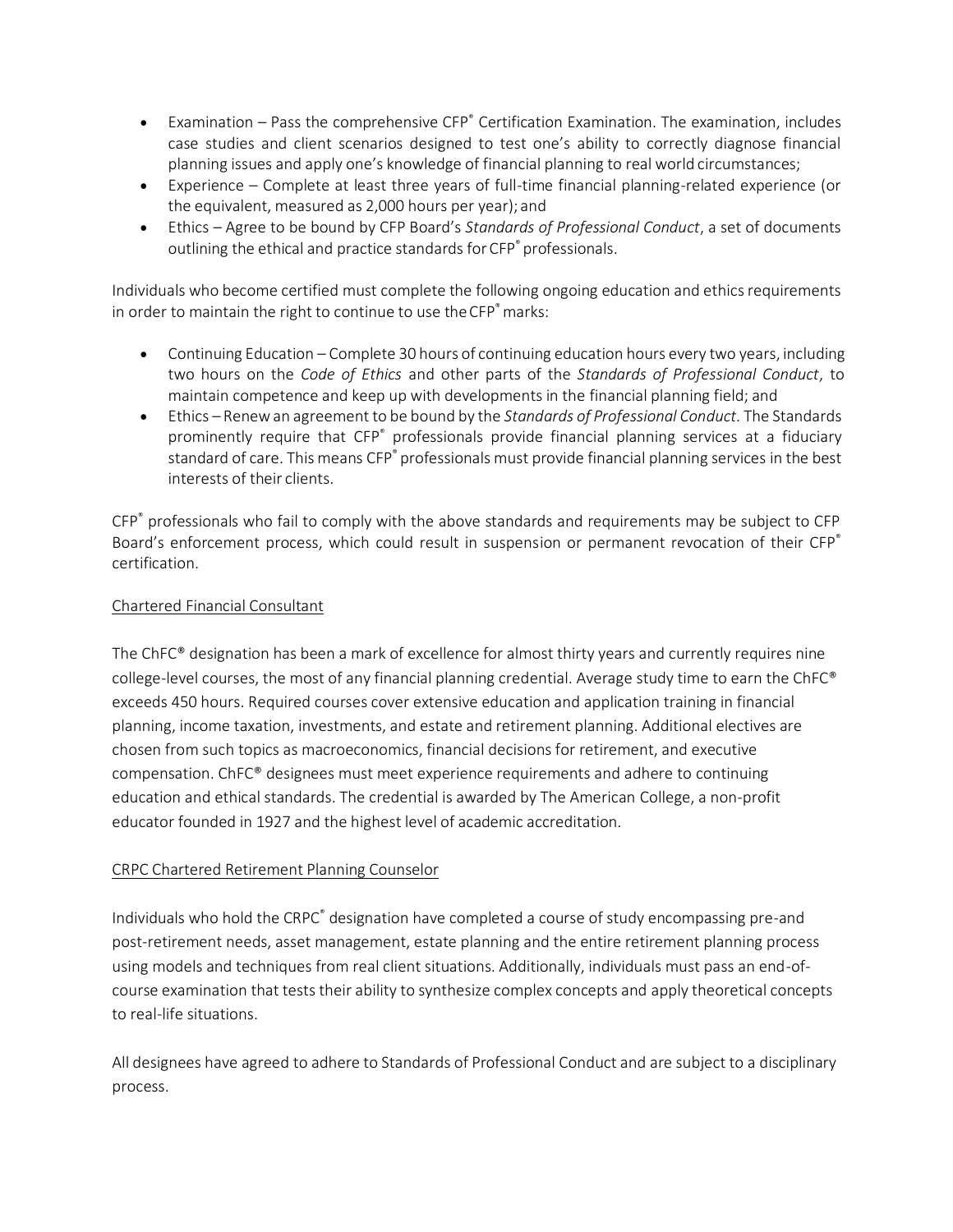Designees renew their designation every two-years by completing 16 hours of continuing education, reaffirming adherence to the Standards of Professional Conduct and complying with self-disclosure requirements.

## **Item 3: Disciplinary Information**

Registered investment advisers are required to disclose all material facts regarding any legal or disciplinary events that would be material to your evaluation of each supervised person providing investment advice. No information is applicable to this Item for Mr.Drake.

## **Item 4: Other Business Activities**

Mr. Drake is a registered representative of Purshe Kaplan Sterling Investments, Inc. ("PKS"). Commonwealth Retirement Advisors ("CRA") is not affiliated with PKS other than as a registered representative. PKS is a registered broker-dealer and a FINRA member. Because PKS supervises the activities of these professionals as registered representatives of PKS, the relationship may be deemed material. However, PKS is not affiliated with CRA or considered a related party. PKS does not make investment decisions for client accounts. Registered representative status enables these professionals to receive customary commissions for the sales of various securities, including those recommended to clients. Commissions charged for these products will not offset management fees owed to CRA.

Receipt of commissions for investment products that are recommended to clients gives rise to a conflict of interest for the representative, in that the individual who will receive the commissions is also the individual that is recommending that the client purchase a given product. This conflict is disclosed to clients verbally and in this brochure. Clients are advised that they may choose to implement any investment recommendation through another broker-dealer that is not affiliated with CRA. CRA attempts to mitigate this conflict by requiring that all investment recommendations have a sound basisfor the recommendation, and by requiring employees to acknowledge their fiduciary responsibility toward each client.

Mr. Drake is separately licensed as an independent insurance agent. As such, Mr. Drake may conduct insurance product transactions for CRA clients, in his capacity as a licensed insurance agent, and will receive customary commissions for these transactions in addition to any compensation received in his capacity as an employee of CRA. Commissions from the sale of insurance products will not be used to offset or as a credit against advisory fees. Mr. Drake therefore has an incentive to recommend insurance products based on the compensation to be received, rather than on a client's needs. The receipt of additional fees for insurance commissions is therefore a conflict of interest, and clients should be aware of this conflict when considering whether to engage CRA or utilize Mr. Drake to implement any insurance recommendations. CRA attempts to mitigate this conflict of interest by disclosing the conflict to clients and informing the clients that they are always free to purchase insurance products through other agents that are not affiliatedwith CRA, or to determine not to purchase the insurance product at all. CRA also attempts to mitigate the conflict of interest by requiring employees to acknowledge in the firm's Code of Ethics, their individual fiduciary duty to the clients of CRA, which requires that employees put the interests of clients ahead of their own.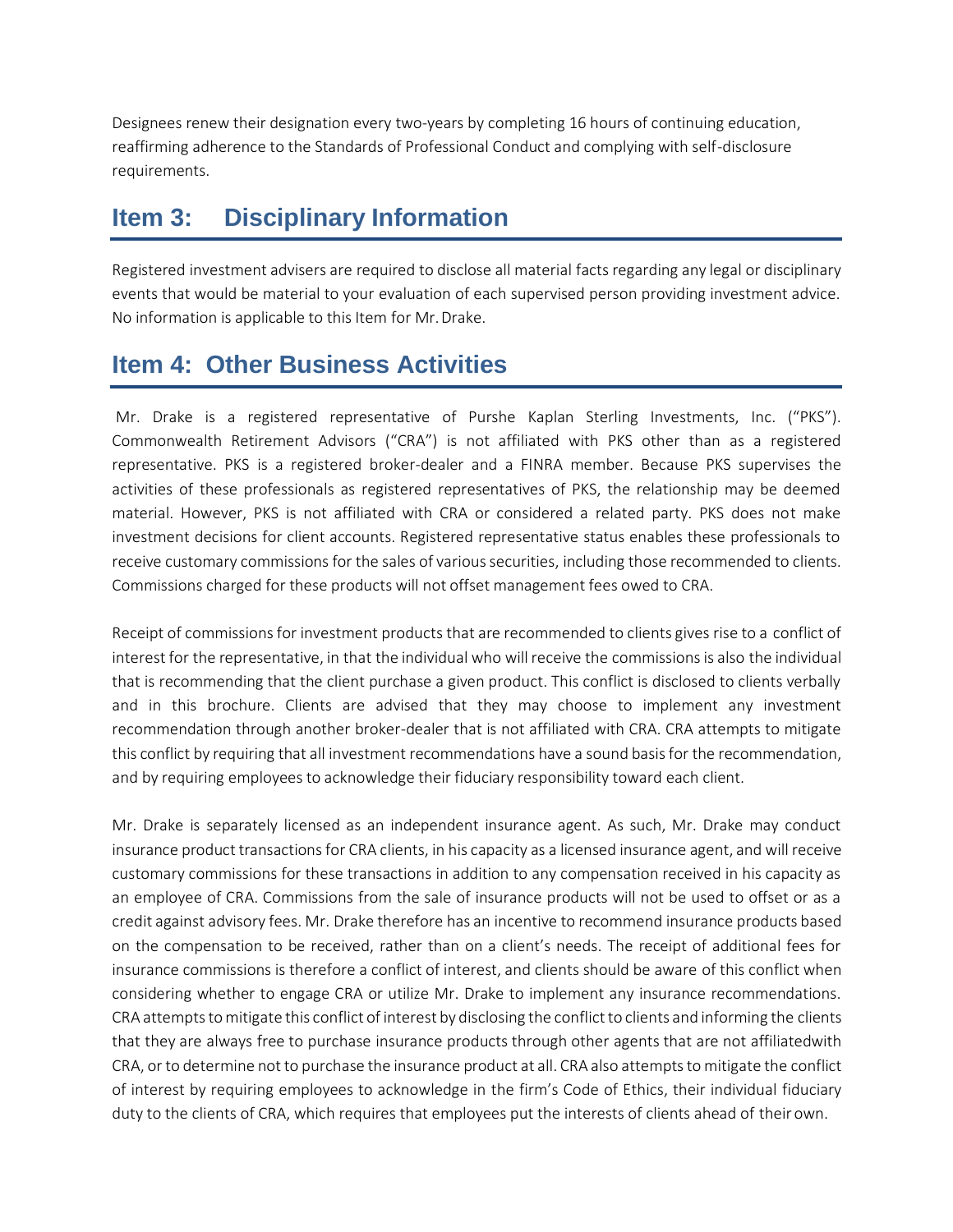# **Item 5: Additional Compensation**

Please see response to Item 4, above.

## **Item 6: Supervision**

Mr. Drake is supervised by the Chief Compliance Officer, Polly Cordle. Additionally, all employees of CRA are required to follow the supervisory guidelines and procedures manual which is designed to ensure compliance with securities laws in the states where CRA isregistered.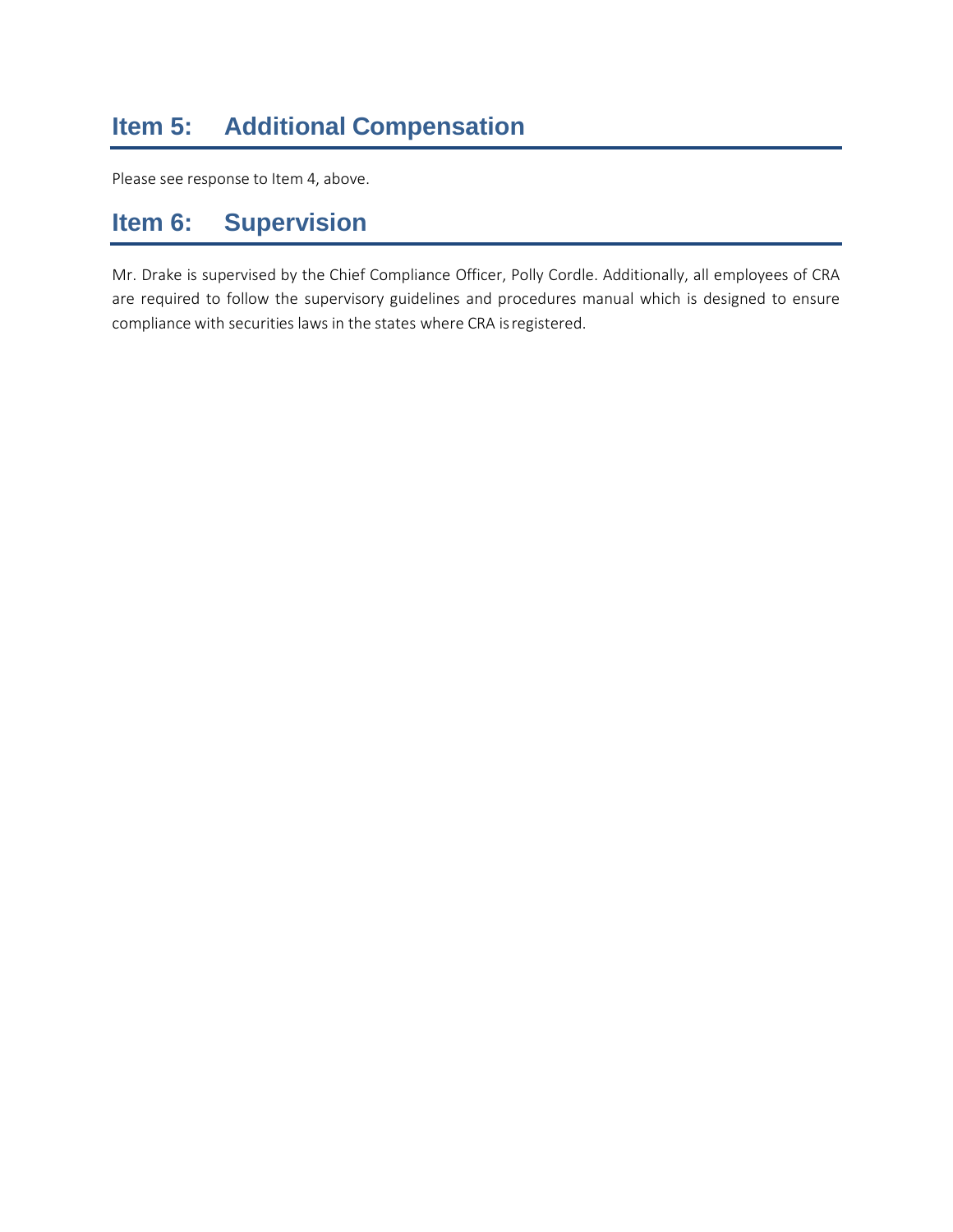#### **ITEM 1: COVER SHEET**

FORM ADV PART 2B . BROCHURE SUPPLEMENT

# David L. Monday

COMMONWEALTH RETIREMENT INVESTMENTS LLC d/b/a



**ADVISORS** 

Financial Planning • Asset Management • Retirement Income

9030 Stony Point Parkway, Suite 580 Richmond, VA 23235 804-282-1238 [www.cwealthra.com](http://www.cwealthra.com/)

Version March 9, 2022

This Brochure Supplement provides information about David L. Monday that supplements the Commonwealth Retirement Advisors Brochure. You should have received a copy of that Brochure. Please contact us at 804-282-1238 if you have any questions about the contents of this supplement. Registration does not imply any certain level of skill or training.

Additional information about David L. Monday is available on the SEC's website at [www.adviserinfo.sec.gov.](http://www.adviserinfo.sec.gov/)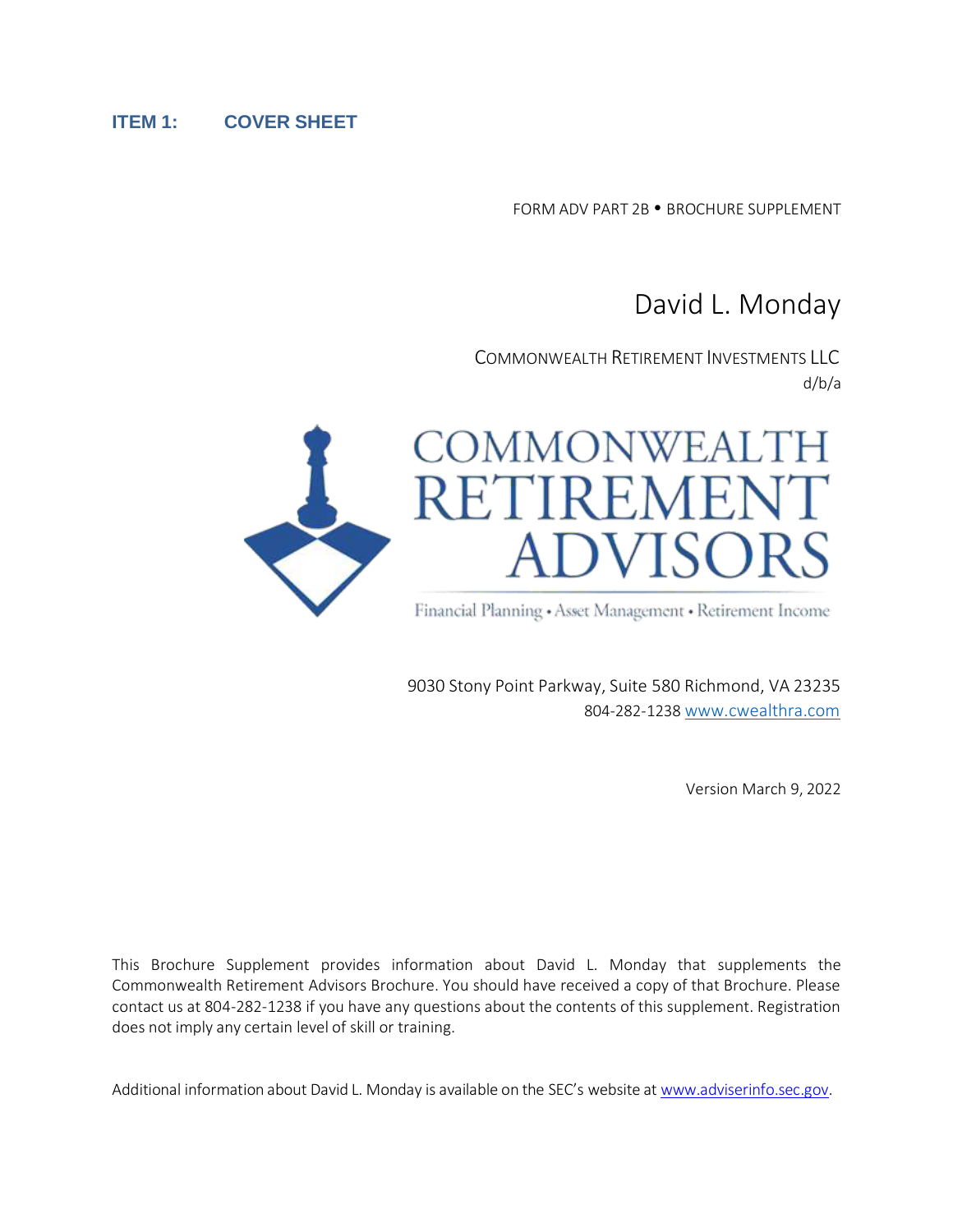# **Item 2: Educational Background and Business Experience**

David L. Monday Born: 1955

#### EDUCATION:

BS in Biology, Virginia Commonwealth University, 1976

MS in Gerontology, Virginia Commonwealth University – School of Allied Health Professions, 2012

Certificate of Completion – Executive Program, University of Virginia – Darden School of Business, 1992

#### BUSINESS EXPERIENCE:

Commonwealth Retirement Advisors Chairman, 01/2012 – present

Lincoln Financial Advisors Financial Advisor, 01/2012 – 01/2017

Inchwise, Inc. Speaker, 01/2010 – 01/2013

Wells Fargo Advisors, LLC Executive, 10/1980 – 09/2011

#### PROFESSIONAL DESIGNATIONS:

#### CRPC Chartered Retirement Planning Counselor

Individuals who hold the CRPC<sup>®</sup> designation have completed a course of study encompassing pre-and post-retirement needs, asset management, estate planning and the entire retirement planning process using models and techniques from real client situations. Additionally, individuals must pass an end-ofcourse examination that tests their ability to synthesize complex concepts and apply theoretical concepts to real-life situations.

All designees have agreed to adhere to Standards of Professional Conduct and are subject to a disciplinary process. Designees renew their designation every two-years by completing 16 hours of continuing education, reaffirming adherence to the Standards of Professional Conduct and complying with selfdisclosure requirements.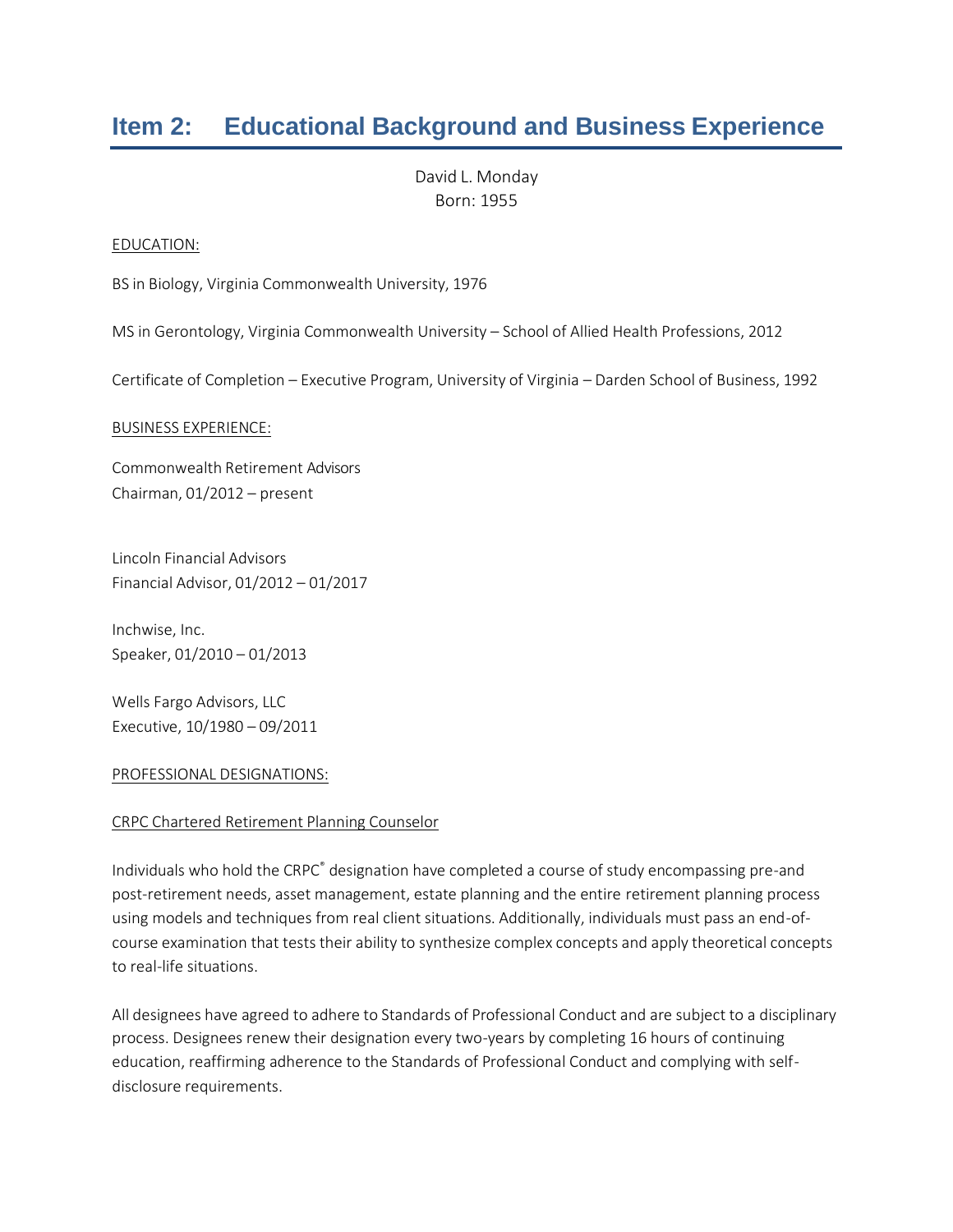# **Item 3: Disciplinary Information**

Registered investment advisers are required to disclose all material facts regarding any legal or disciplinary events that would be material to your evaluation of each supervised person providing investment advice. No information is applicable to this Item for Mr.Monday.

# **Item 4: Other Business Activities**

Registered investment advisers are required to disclose all material facts regarding any investment related outside business activity. Mr. Monday does not engage in any outside business activity.

# **Item 5: Additional Compensation**

Mr. Monday may be compensated through salary, annual bonuses and incentives to develop new client relationships. Mr. Monday does not receive any economic benefit from any outside person, company, or organization, in exchange for providing clients advisory services through CRA.

# **Item 6: Supervision**

Mr. Monday is supervised by the Chief Compliance Officer, Polly Cordle. Additionally, all employees of CRA are required to follow the supervisory guidelines and procedures manual which is designed to ensure compliance with securities laws in the states where CRA isregistered.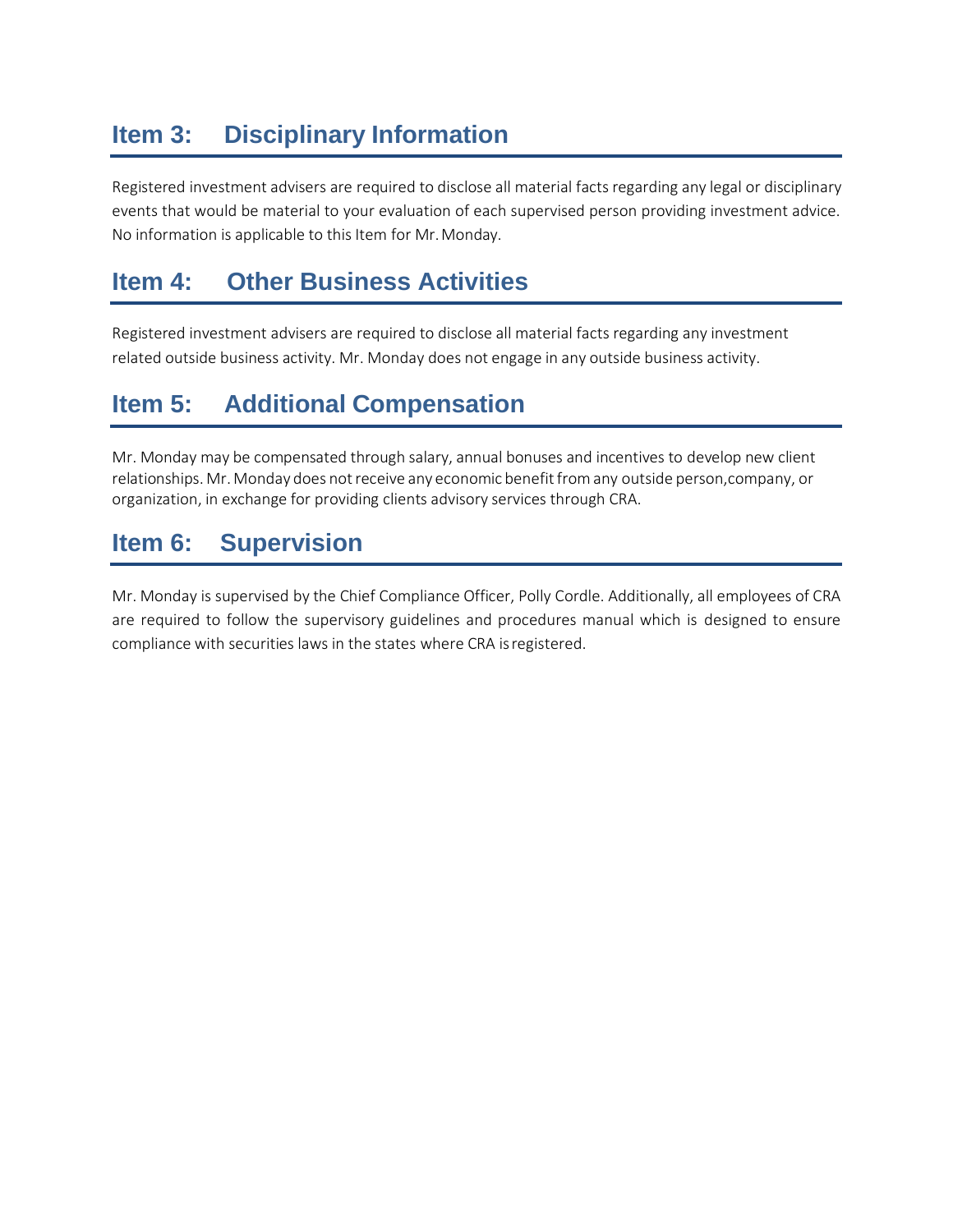#### **ITEM 1: COVER SHEET**

FORM ADV PART 2B . BROCHURE SUPPLEMENT

# Kimberly W. Hicks

COMMONWEALTH RETIREMENT INVESTMENTS LLC d/b/a



Financial Planning • Asset Management • Retirement Income

9030 Stony Point Parkway, Suite 580 Richmond, VA 23235 804-282-1238 [www.cwealthra.com](http://www.cwealthra.com/)

Version March 9, 2022

This Brochure Supplement provides information about Kimberly W. Hicks that supplements the Commonwealth Retirement Advisors Brochure. You should have received a copy of that Brochure. Please contact us at 804-282-1238 if you have any questions about the contents of this supplement. Registration does not imply any certain level of skill or training.

Additional information about Kimberly W. Hicks is available on the SEC's website at [www.adviserinfo.sec.gov.](http://www.adviserinfo.sec.gov/)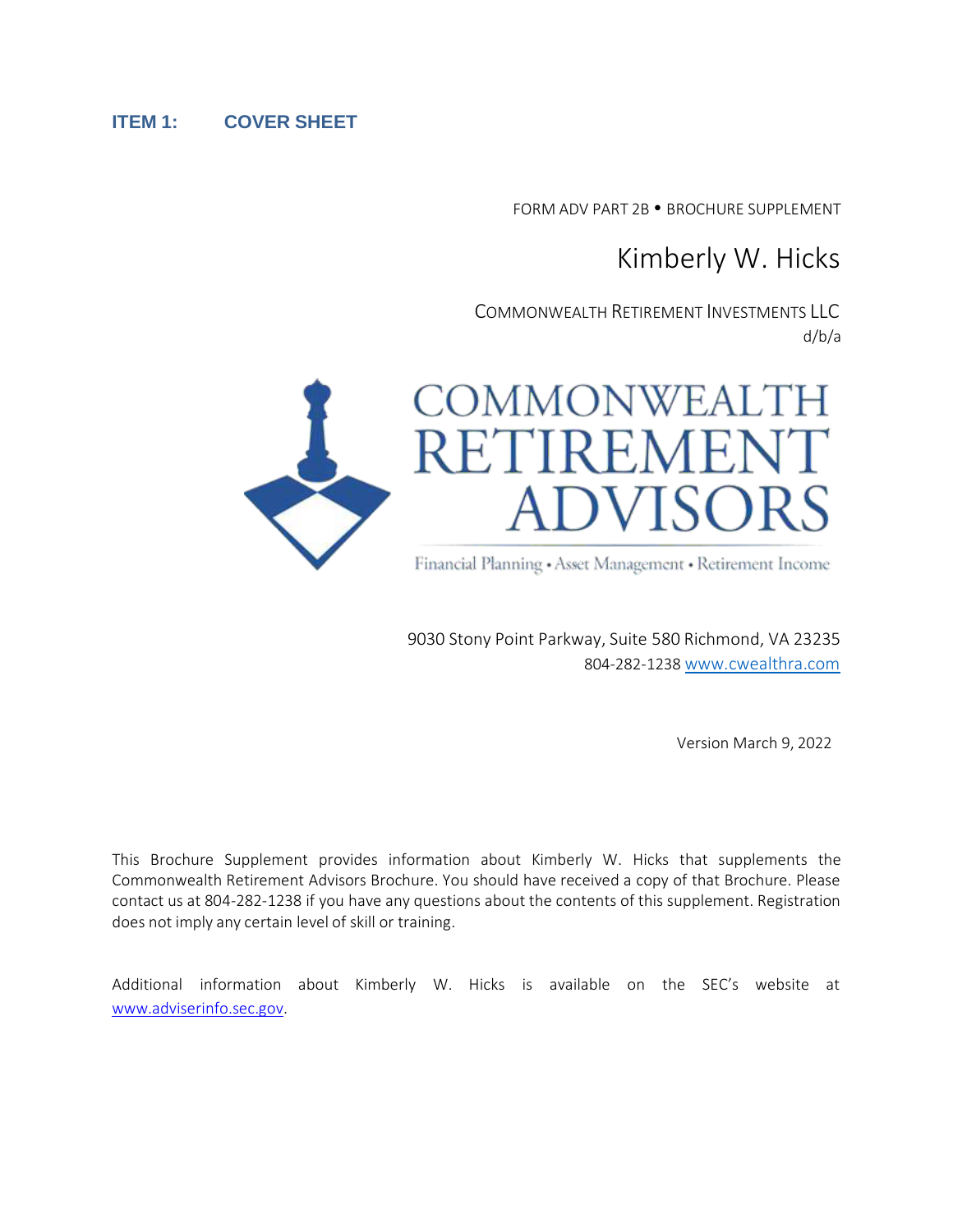# **Item 2: Educational Background and Business Experience**

Kimberly W. Hicks Born: 1967

#### EDUCATION:

Bachelor of Arts in Communication, Randolph Macon Woman's College, 1990

#### BUSINESS EXPERIENCE:

Commonwealth Retirement Advisors Investment Advisor Representative, 03/2014 – present

Purshe Kaplan Sterling Investments Registered Representative, 01/2017 – present

Lincoln Financial Advisors Registered Representative, 07/2014 – 01/2017

Morgan Stanley Senior Service Associate, 09/2012 – 03/2014

Merrill Lynch Client Associate, 03/2010 – 09/2012

# **Item 3: Disciplinary Information**

Registered investment advisers are required to disclose all material facts regarding any legal or disciplinary events that would be material to your evaluation of each supervised person providing investment advice. No information is applicable to this Item for Ms.Hicks.

# **Item 4: Other Business Activities**

Ms. Hicks is a registered representative of Purshe Kaplan Sterling Investments, Inc. ("PKS"). Commonwealth Retirement Advisors ("CRA") is not affiliated with PKS other than as a registered representative. PKS is a registered broker-dealer and a FINRA member. Because PKS supervises the activities of these professionals as registered representatives of PKS, the relationship may be deemed material. However, PKS is not affiliated with CRA or considered a related party. PKS does not make investment decisions for client accounts. Registered representative status enables these professionals to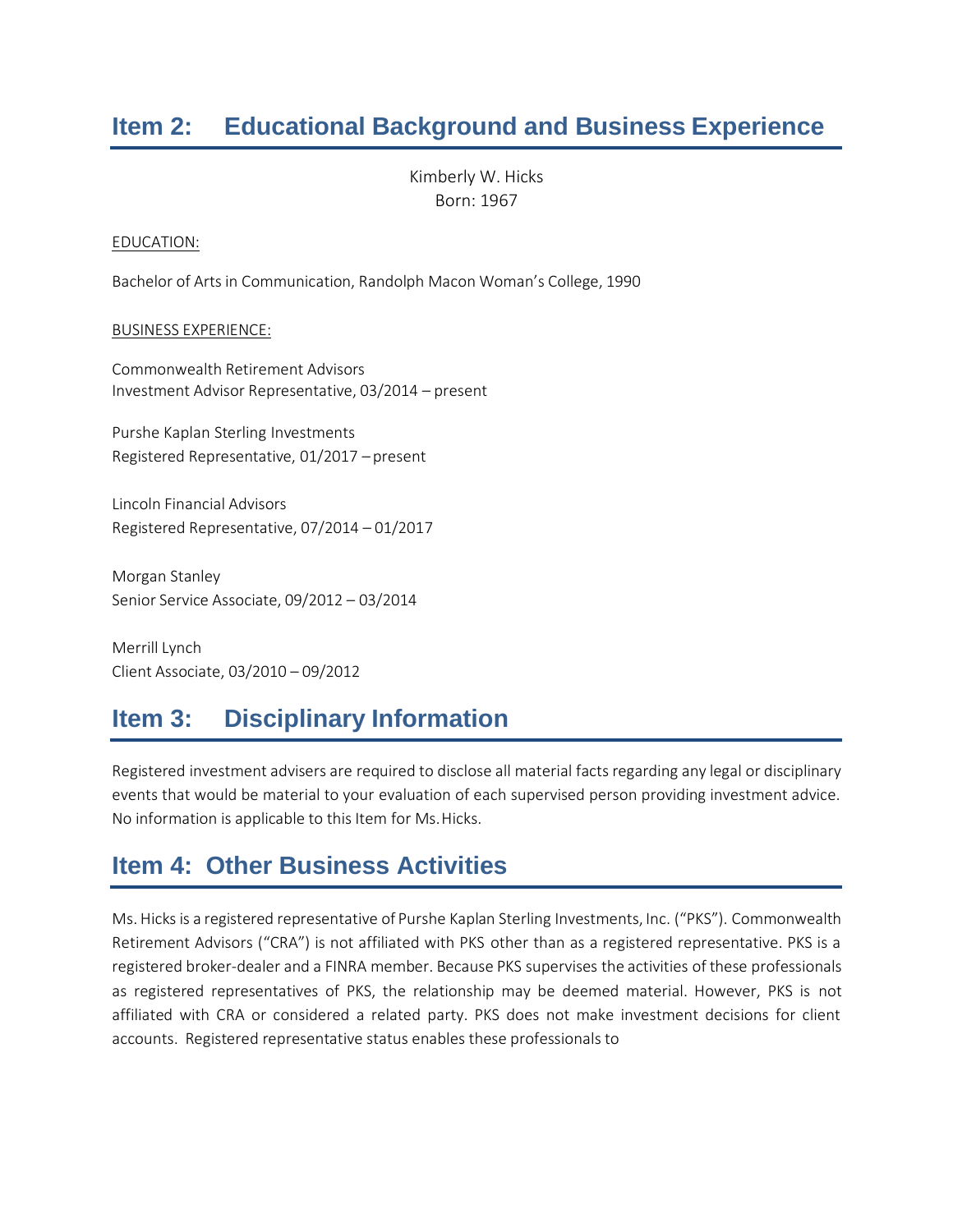receive customary commissions for the sales of various securities, including those recommended to clients. Commissions charged for these products will not offset management fees owed to CRA.

Receipt of commissions for investment products that are recommended to clients gives rise to a conflict of interest for the representative, in that the individual who will receive the commissionsis also the individual that is recommending that the client purchase a given product. This conflict is disclosed to clients verbally and in this brochure. Clients are advised that they may choose to implement any investment recommendation through another broker-dealer that is not affiliated with CRA. CRA attempts to mitigate this conflict by requiring that all investment recommendations have a sound basisfor the recommendation, and by requiring employees to acknowledge their fiduciary responsibility toward each client.

# **Item 5: Additional Compensation**

Please see response to Item 4, above.

# **Item 6: Supervision**

Ms. Hicksis supervised by the Chief ComplianceOfficer, Polly Cordle. Additionally, all employees of CRA are required to follow the supervisory guidelines and procedures manual which is designed to ensure compliance with securities laws in the states where CRA isregistered.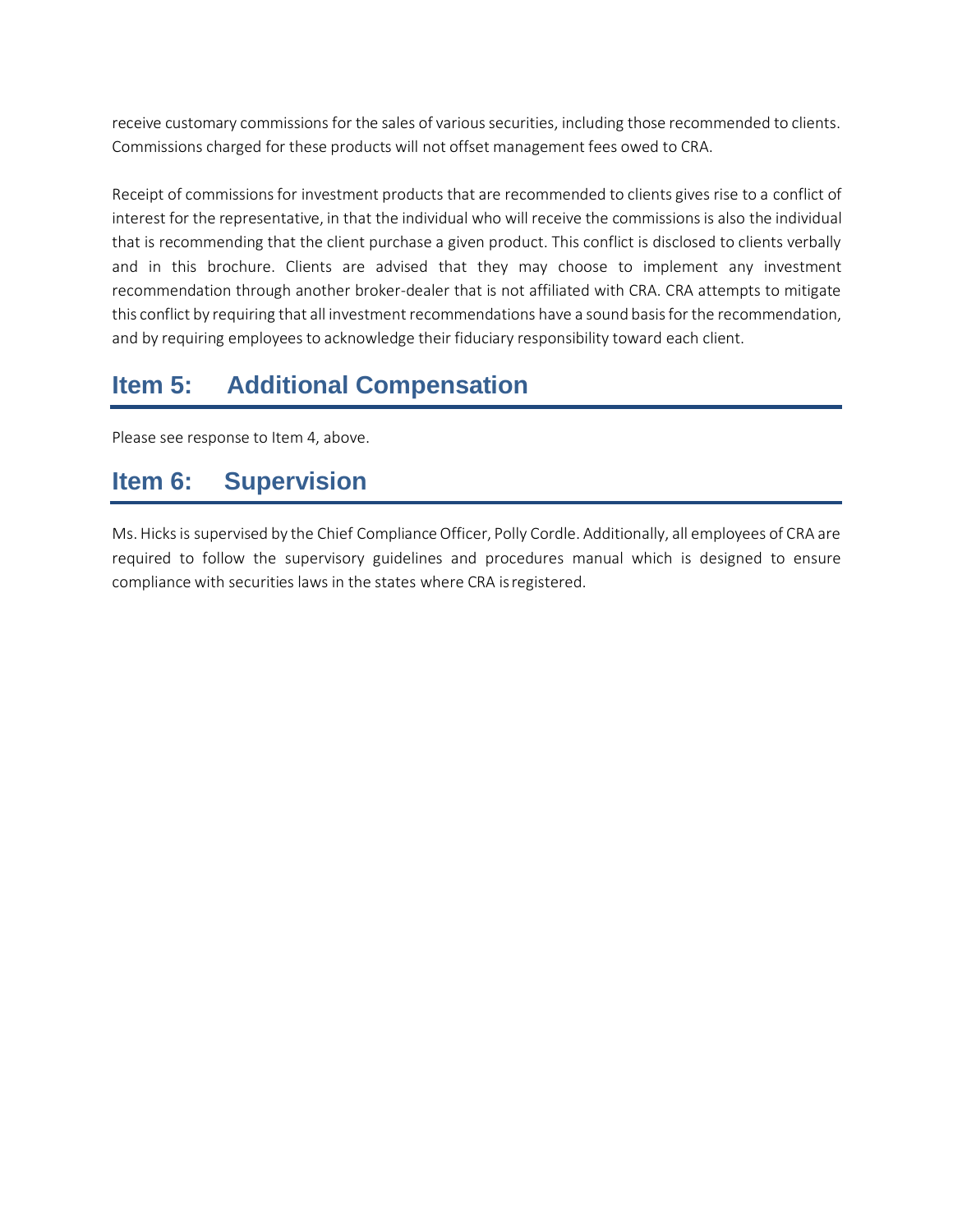#### **ITEM 1: COVER SHEET**

FORM ADV PART 2B . BROCHURE SUPPLEMENT

# Christopher S. Lee

COMMONWEALTH RETIREMENT INVESTMENTS LLC d/b/a



Financial Planning • Asset Management • Retirement Income

9030 Stony Point Parkway, Suite 580 Richmond, VA 23235 804-282-1238 [www.cwealthra.com](http://www.cwealthra.com/)

Version March 9, 2022

This Brochure Supplement provides information about Christopher S. Lee that supplements the Commonwealth Retirement Advisors Brochure. You should have received a copy of that Brochure. Please contact us at 804-282-1238 if you have any questions about the contents of this supplement. Registration does not imply any certain level of skill or training.

Additional information about Christopher S. Lee is available on the SEC's website at [www.adviserinfo.sec.gov.](http://www.adviserinfo.sec.gov/)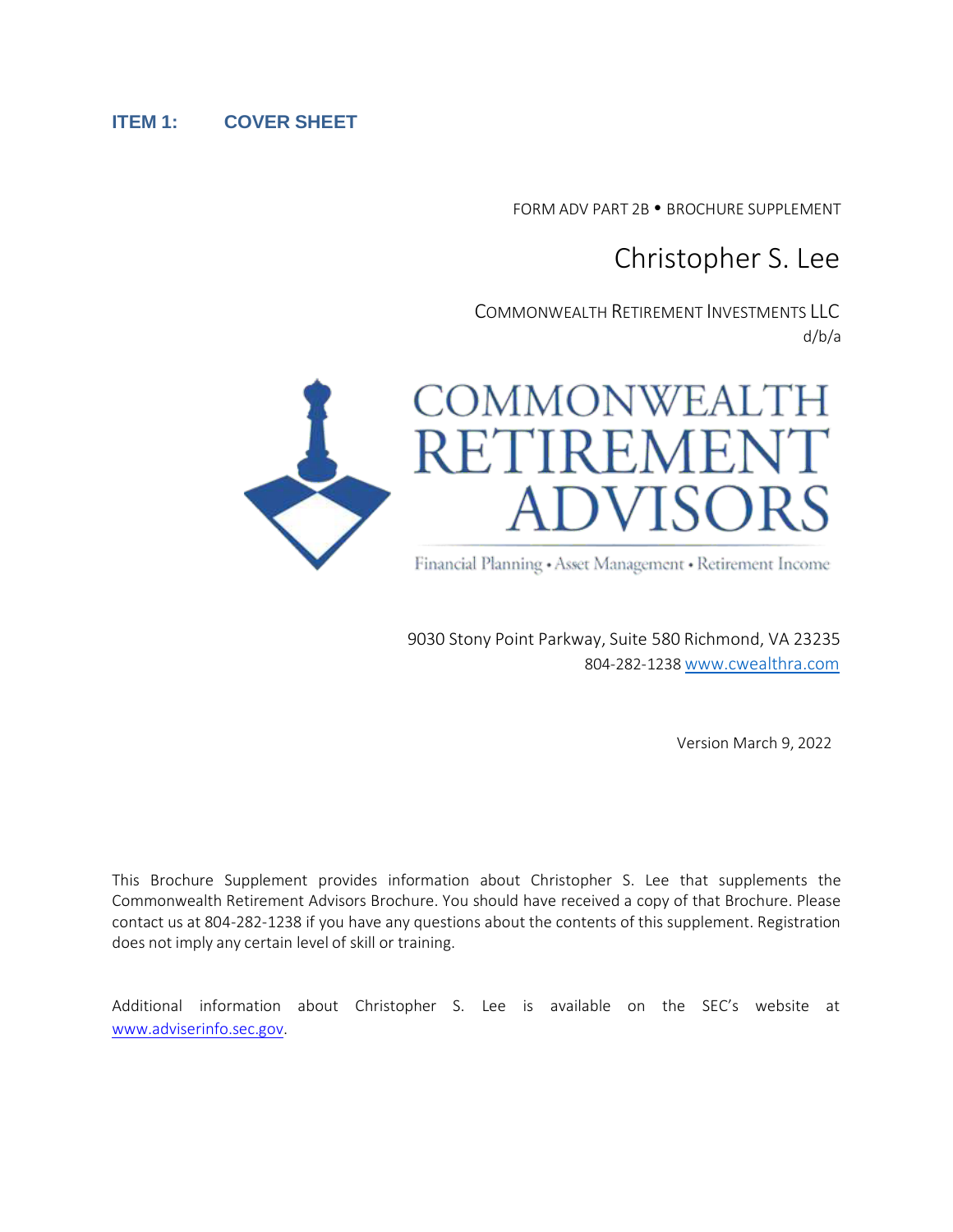# **Item 2: Educational Background and Business Experience**

Christopher S. Lee Born: 1992

#### EDUCATION:

Bachelor of Science in Business, concentration in Finance, Virginia Commonwealth University, 2014

#### BUSINESS EXPERIENCE:

Commonwealth Retirement Advisors Investment Advisor Representative, Director of Financial Planning, LLC Member, 10/2012 – present

Lincoln Financial Advisors Registered Representative, 09/2014 – 01/2017

Turning Technologies Intern, 08/2012 – 10/2012

SunTrust Teller, 03/2012 – 08/2012

#### PROFESSIONAL DESIGNATIONS: Certified Financial Planner

\*The CERTIFIED FINANCIAL PLANNER™, CFP® and federally registered CFP (with flame design) marks (collectively, the "CFP<sup>®</sup> marks") are professional certification marks granted in the United States by Certified Financial Planner Board of Standards, Inc. ("CFP Board").

The CFP® certification is a voluntary certification; no federal or state law or regulation requires financial planners to hold CFP® certification. It is recognized in the United States and a number of other countries for its (1) high standard of professional education; (2) stringent code of conduct and standards of practice; and (3) ethical requirements that govern professional engagements with clients. Currently, more than 62,000 individuals have obtained CFP® certification in the United States.

To attain the right to use the CFP<sup>®</sup> marks, an individual must satisfactorily fulfill the following requirements:

• Education – Complete an advanced college-level course of study addressing the financial planning subject areas that CFP Board's studies have determined as necessary for the competent and professional delivery of financial planning services, and attain a Bachelor's Degree from a regionally accredited United States college or university (or its equivalent from a foreign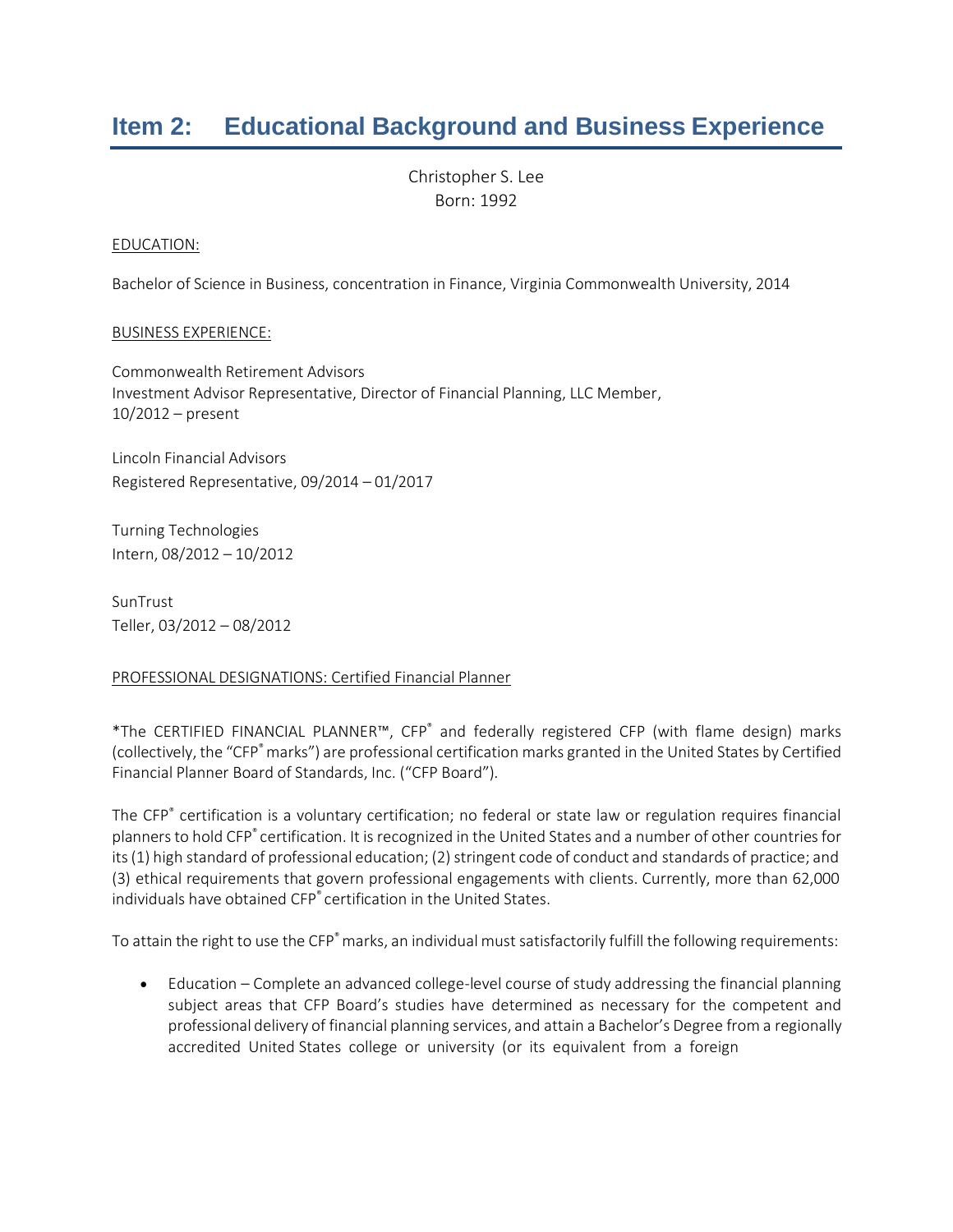university). CFP Board's financial planning subject areas include insurance planning and risk management, employee benefits planning, investment planning, income tax planning, retirement planning, and estate planning;

- Examination Pass the comprehensive  $CFP^*$  Certification Examination. The examination, administered in two 3-hour sessions over the course of one day, includes case studies and client scenarios designed to test one's ability to correctly diagnose financial planning issues and apply one's knowledge of financial planning to real world circumstances;
- Experience Complete at least three years of full-time financial planning-related experience (or the equivalent, measured as 2,000 hours per year); and
- Ethics Agree to be bound by CFP Board's *Standards of Professional Conduct*, a set of documents outlining the ethical and practice standards for CFP<sup>®</sup> professionals.

Individuals who become certified must complete the following ongoing education and ethics requirements in order to maintain the right to continue to use the CFP<sup>®</sup> marks:

- Continuing Education Complete 30 hours of continuing education hours every two years, including two hours on the *Code of Ethics* and other parts of the *Standards of Professional Conduct*, to maintain competence and keep up with developments in the financial planning field; and
- Ethics Renewan agreement to be bound by the *Standards of Professional Conduct*. The Standards prominently require that CFP<sup>®</sup> professionals provide financial planning services at a fiduciary standard of care. This means CFP® professionals must provide financial planning services in the best interests of their clients.

CFP® professionals who fail to comply with the above standards and requirements may be subject to CFP Board's enforcement process, which could result in suspension or permanent revocation of their CFP<sup>®</sup> certification.

# **Item 3: Disciplinary Information**

Registered investment advisers are required to disclose all material facts regarding any legal or disciplinary events that would be material to your evaluation of each supervised person providing investment advice. No information is applicable to this Item for Mr. Lee.

## **Item 4: Other Business Activities**

Registered investment advisers are required to disclose all material facts regarding any investment related outside business activity. Mr. Lee does not engage in any outside business activity.

# **Item 5: Additional Compensation**

Other than salary, annual bonuses, or regular bonuses, Mr. Lee does not receive any economic benefit from any person, company, or organization, in exchange for providing clients advisory services through CRA.

# **Item 6: Supervision**

Mr. Lee is supervised by the Chief Compliance Officer, Polly Cordle. Additionally, all employees of CRA are required to follow the supervisory guidelines and procedures manual which is designed to ensure compliance with securities laws in the states where CRA isregistered.